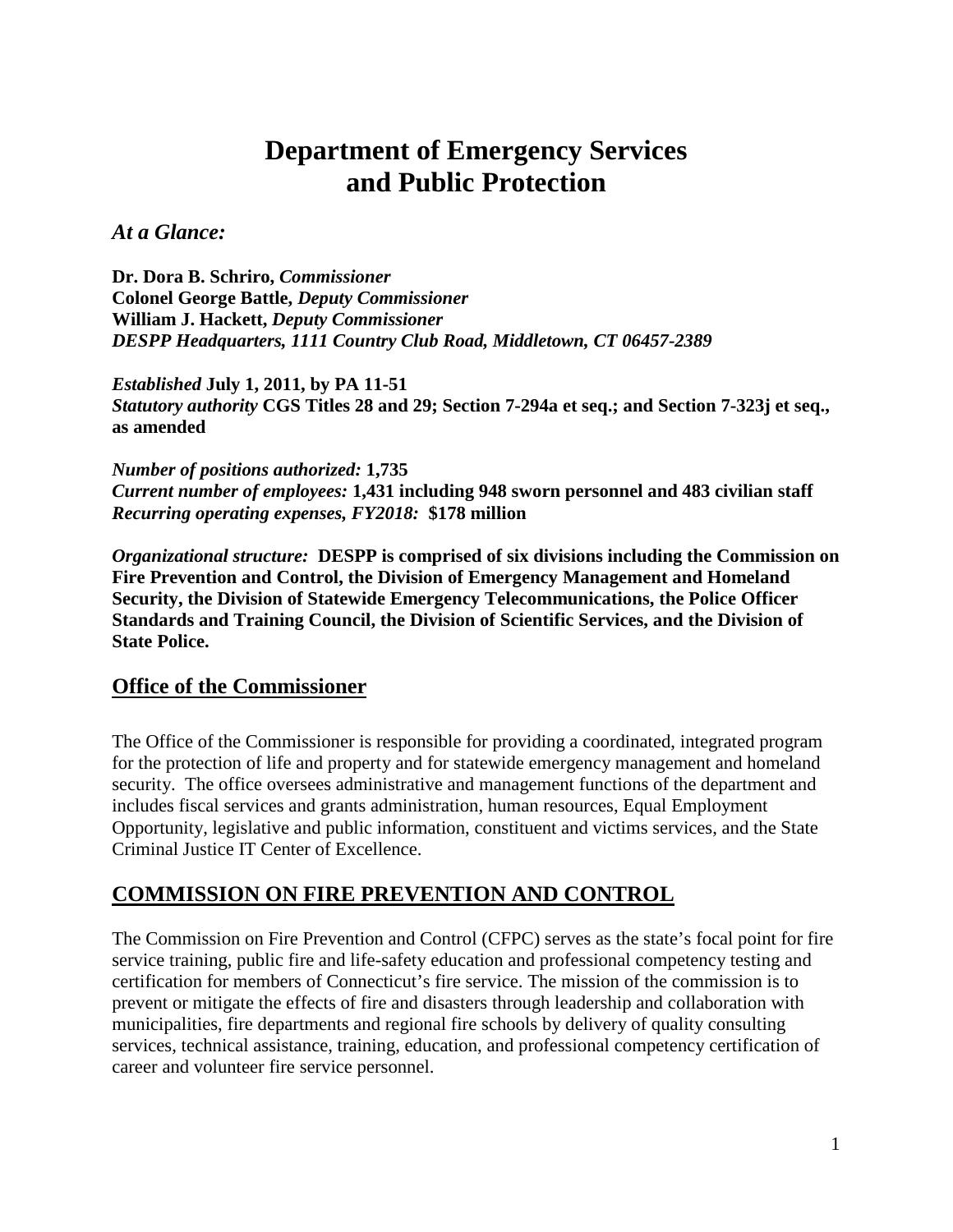The State Fire Administrator oversees the Commission and its units, which are comprised of the Office of State Fire Administration, the Connecticut Fire Academy and the Certification Unit. Appointed members of the Commission represent the statewide fire service organizations and serve to advise the Commissioner.

#### **Office of State Fire Administration**

The Office of State Fire Administration provides overall coordination, management and support of division activities and facilities including the administration of grants. The Office provides consulting services to communities regarding fire department administration, Juvenile Firesetter Intervention, and Volunteer Recruitment and Retention. Oversight of the Statewide Fire Rescue Disaster Response Plan is a priority with staff serving as Fire Service Liaisons in the State Emergency Operations Center during statewide emergencies and exercises. The Office actively supports the Connecticut Statewide Honor Guard, providing ongoing training for honor guards, ensuring Connecticut honors its fallen firefighters and their family members consistent with the field's highest standards. Coordination and collaboration with the independent Regional Fire Schools continues with major facility upgrades currently underway or planned. Further, the Office coordinates the state's Regional Foam Trailer program where eight local host fire departments respond to emergencies necessitating firefighting foam. The Office continued to address emerging trends such as active shooter and the opioid epidemic through the development of curriculum and model procedure guides. The Office received federal funding to upgrade the Academy's Breathing Air Compressor system, Respiratory Fit Testing Machines and purchase an Advanced Disaster Management Tactical Simulator. Communications and information dissemination to fire service constituents continued primarily through continued, expanded use of social media and the CFPC email Listserv with over 4,000 informational messages transmitted during the year.

## **Training Division (Connecticut Fire Academy)**

The Training Division delivers a wide range of training and education programs extending from the comprehensive 14-week resident Recruit Firefighter Training program to Fire Officer and technical specialty level courses with collegiate transfer credits. Courses are available for delivery throughout the state and at the Connecticut Fire Academy in Windsor Locks.

During FY 2018, the Training Division delivered 360 training programs reaching 5,324 students, providing 156,947 contact hours. Special seminars and specialized training including Rescue Week and the Annual June Fire School provided training to over 1,000 students. In addition, the Division continued to offer Candidate Physical Ability Test (CPAT) to municipalities to assist in identifying future firefighters with the capability of career and lifelong success. This past year, 782 candidates registered and 598 completed CPAT testing with an overall passing rate of 75.25%. Charter Oak State College continues to approve 13 CFA training programs for collegiate transfer credit adding value to our students. Collaboration with the Military Department and Department of Public Health at the New England Disaster Training Center (Camp Hartell) located in Windsor Locks provides unique training opportunities for all emergency responders. Finally, the CFA Bookstore realized \$364,124 in gross sales. The Academy reinvests the revenue derived from sales into maintaining and expanding available publications as well as internal printing and support of Academy programs.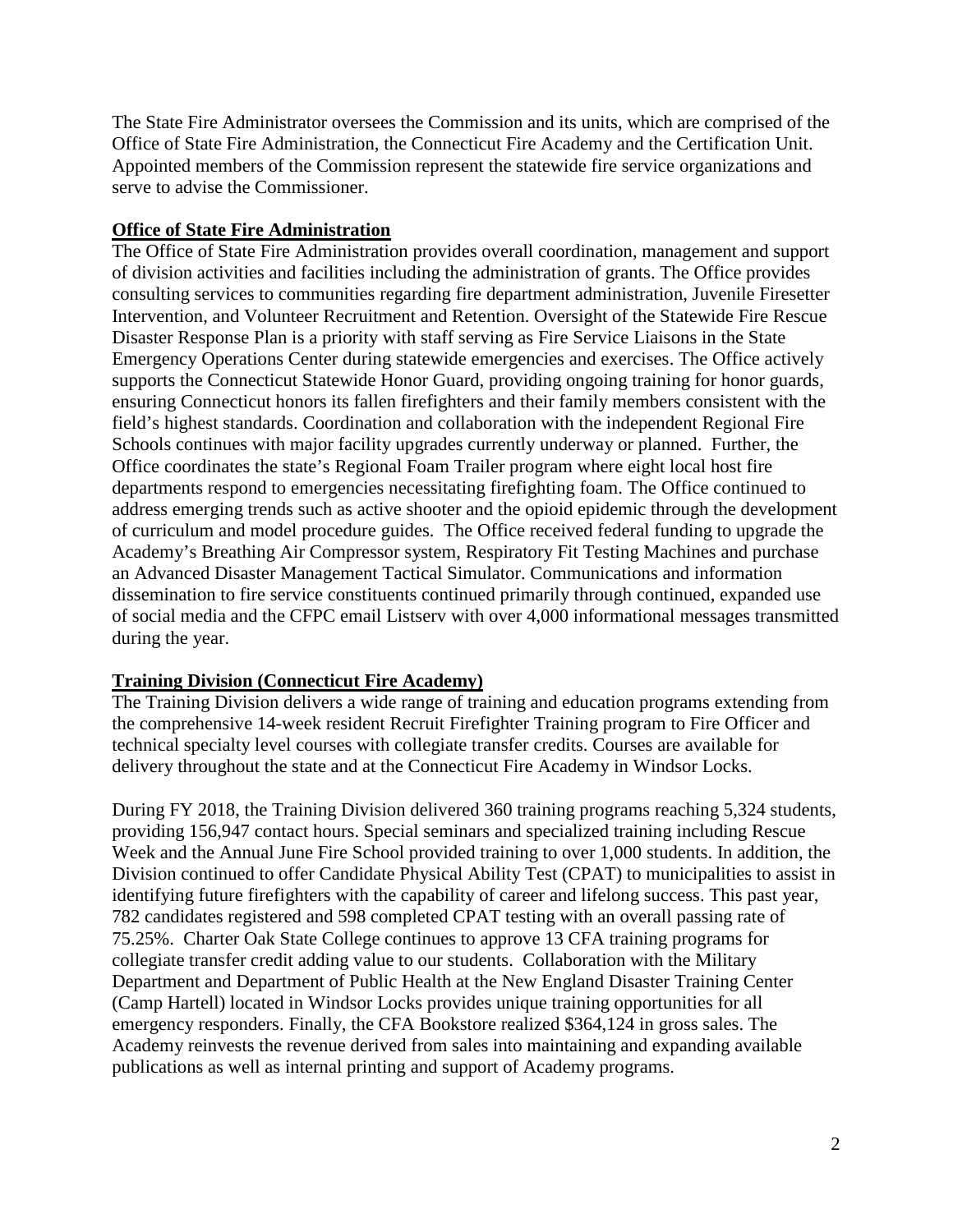## **Certification Unit**

The Certification Unit assesses fire service personnel in areas ranging from basic firefighting skills to technical rescue specialties and from instructional methodology to executive officer leadership including instructional methodology, curriculum development, public education and fire prevention. This knowledge and skills evaluation of specific competencies validates the prerequisite training requirements and instruction associated with fire service-related training courses and education. The certification process is an independent third-party evaluation of requisite firefighter skills developed from the National Fire Protection Association (NFPA) in support of the statewide fire service educational framework developed from the same standards. The certification process ensures emergency services personnel are better qualified to manage significant incidents while routinely operating in highly hazardous exposure areas when serving the citizens of Connecticut.

The Certification Unit conducted 29 NFPA 1,403 compliant Live Fire Training audits, 86 psychomotor and 128 cognitive examinations, and 15 ADA compliant examinations including for the first time, foreign language examinations. During its first year of operation, 3,803 candidates completed assessments yielding 2,855 Pro Board and IFSAC accredited certifications. The overall written examination success rate was 75%. In addition, the Unit developed and administered five promotional examinations and three entry-level examinations for municipalities.

Over the next two fiscal years, the Certification Unit will undergo reaccreditation assessments by our two accrediting boards. The Unit is currently working to update its policies prior to both comprehensive site audits.

# **DIVISION OF EMERGENCY MANAGEMENT AND HOMELAND SECURITY**

The Division of Emergency Management and Homeland Security (DEMHS) is charged with developing, administering and coordinating a comprehensive and integrated statewide emergency management and homeland security program that encompasses all human-made and natural hazards including prevention, mitigation, preparedness, response and recovery components, to ensure everyone's safety and well-being in Connecticut.

DEMHS conducts its work in coordination with state and local government personnel, agencies, authorities, and the private sector to ensure adequate planning, equipment, training and exercise activities with regard to emergency management and homeland security. It coordinates and as may be necessary, consolidates homeland security communications and communications systems of the state government with state and local government personnel, agencies, authorities, the general public and the private sector. DEMHS also coordinates the distribution of information and security warnings to state and local government personnel, agencies, authorities and the public. It establishes standards and security protocols for the use of any intelligence information and provides a coordinated, integrated program for statewide emergency management and homeland security. DEMHS maintains an Emergency Management and Homeland Security Statewide Strategy, developed in coordination with stakeholders from state and local governments and private and nongovernmental partners.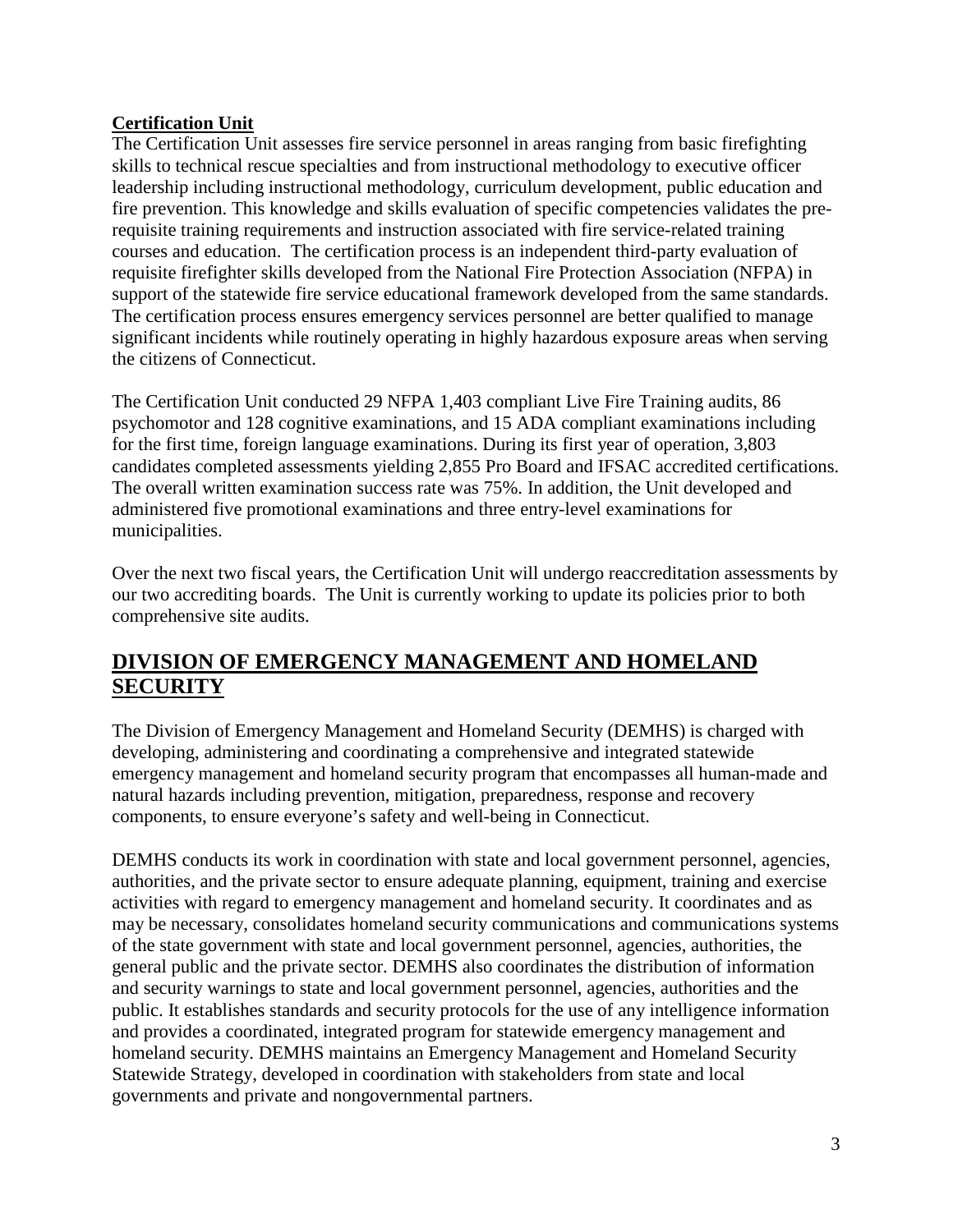Critical missions of DEMHS include coordination of emergency preparedness, response, recovery, and mitigation, and administration of federal emergency management and homeland security grant programs, including disaster aid. DEMHS puts into place measures to respond to emerging threats, in conjunction with the Counterterrorism Unit of the Division of State Police, which includes the State Fusion Center. DEMHS coordinates the state's response to emergencies, working with municipalities, other state agencies and federal and nongovernmental partners, including operation of the State Emergency Operations Center (SEOC) when activated by the Governor.

Additionally, DEMHS in partnership with the State Department of Education coordinates the drafting and review of the school safety and security plan standards required by that legislation, and assists local school districts and municipal officials in the filing of school security plans with DEMHS. In addition, DEMHS collects plans from higher education institutions and occupational schools.

In FY2015, the State of Connecticut emergency management program was accredited.

#### **Office of the Deputy Commissioner**

Pursuant to Connecticut General Statutes Section 29-1b(b), the Commissioner of Emergency Services and Public Protection appoints a deputy commissioner to oversee the activities of the Division. Currently, the Deputy Commissioner also serves as the State Emergency Management Director whose duties include serving as the Statewide Interoperability Communications Coordinator and the State Single Point of Contact for the National Broadband Network for First Responders (FirstNet).

The Deputy Commissioner chairs the DEMHS Advisory Council established by the DESPP Commissioner as an emergency support, function-based advisory board with designated supporting working groups. The DEMHS Advisory Council meets quarterly.

## **The Office of Emergency Management**

The State Emergency Management Director heads the Office of Emergency Management (OEM) and as such, is the state's liaison to the Federal Emergency Management Agency (FEMA). The mission of the OEM is to provide a coordinated, integrated program for statewide emergency management, including strategic and operational all-hazards planning through the State Response Framework. It encompasses coordination and collaboration with state, local, federal, tribal and private sector partners, and the public to develop, maintain, exercise and train on a comprehensive state-wide emergency management plan and program. OEM directs and coordinates available resources to protect the life and property of the residents of Connecticut in the event of an emergency through a collaborative program of prevention, planning, preparedness, response, recovery, mitigation, and public education. OEM operates the State Emergency Operations Center, administers the State's volunteer Urban Search and Rescue (USAR) team, and activates volunteer civil preparedness forces.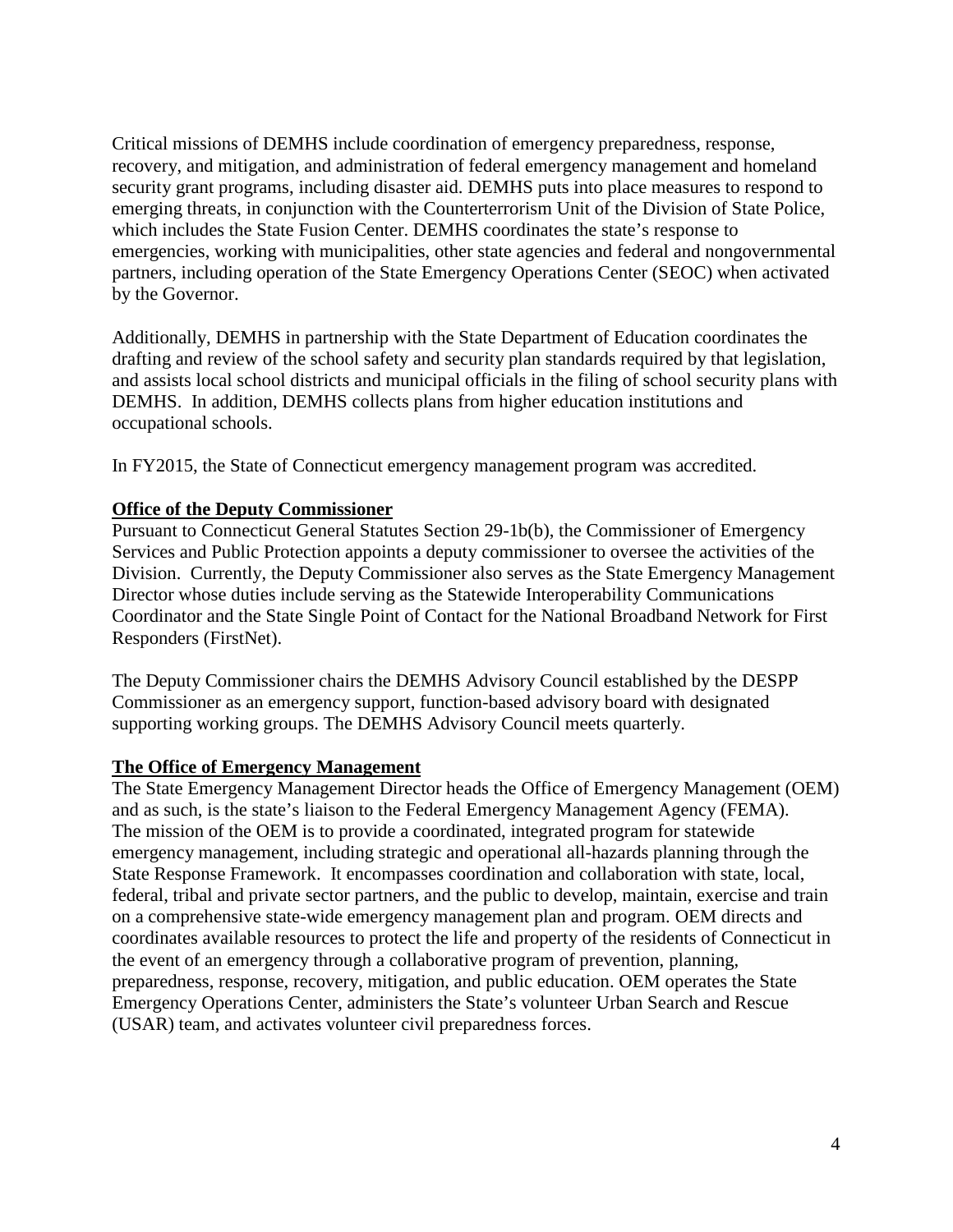OEM consists of four units: (1) Operations and Training & Exercise, (2) All-Hazards Planning, (3) Field Support Coordination, and (4) Strategic Planning and Community Program Management.

**The DEMHS OEM Operations, Training and Exercise (OTE) Unit** operates pursuant to the National Incident Management System (NIMS) Incident Command System as do the five DEMHS Regional Offices. This unit is also responsible for the Division Duty Officer Program.

The OTE Unit coordinates the activities of the State Emergency Operations Center (SEOC). It monitors emergencies as they develop, disseminates watches, warnings and emergency information to state agencies and local jurisdictions, and collects emergency related data and situation reports. It assigns tasks to state agencies and deploys state resources as needed, requests mutual aid assistance from other states through the Emergency Management Assistance Compact (EMAC), and provides situation analysis and requests and coordinates Federal assistance through FEMA Region I.

To support the regional model, DEMHS maintains five regional offices. Regional Coordinators serve as the primary interface with the local chief elected officials/executive officers and emergency management directors. The OTE Manager deploys regional planners and trainers to the Regional Offices as needed.

The five DEMHS Regional Offices serve as direct points of contact to local jurisdictions. As such, each one distributes warning and emergency information to local jurisdictions, monitors local emergencies and collects subsequent situation reports and requests for assistance. They assist local jurisdictions in regional requests for budget development and funding, training and exercise development, and Local Emergency Operations Plan (LEOP) development including school safety and security plans. Last, they also oversee development of Regional Emergency Support Plans and coordinate regional responses to ongoing emergencies.

The OTE Unit is responsible for the establishment of training programs and the development, delivery and evaluation of exercises, in accordance with Homeland Security Exercise and Evaluation Program guidance. The OTE staff works with local, state, tribal and federal partners to coordinate and conduct training and exercises in accordance with the state strategic plan. The basis for training and exercises are local and regional needs, Connecticut's statewide strategy and federal guidance.

The OTE Unit is also responsible for the administration and deployment of the Connecticut Urban Search and Rescue Team, a volunteer civil preparedness force, trained to locate, extricate and preserve life in the event of any large-scale structural collapse, regardless of the cause.

The DEMHS Duty Officer program, maintained by the OTE Unit, relies upon DEMHS employees who also serve as on-call employees. The Duty Officer each serving two weeks on a rotating basis is the primary on-call contact person for assistance after regular hours. The DO notifies Command staff of requests for state assistance, monitors significant incidents including adverse weather conditions for situational awareness.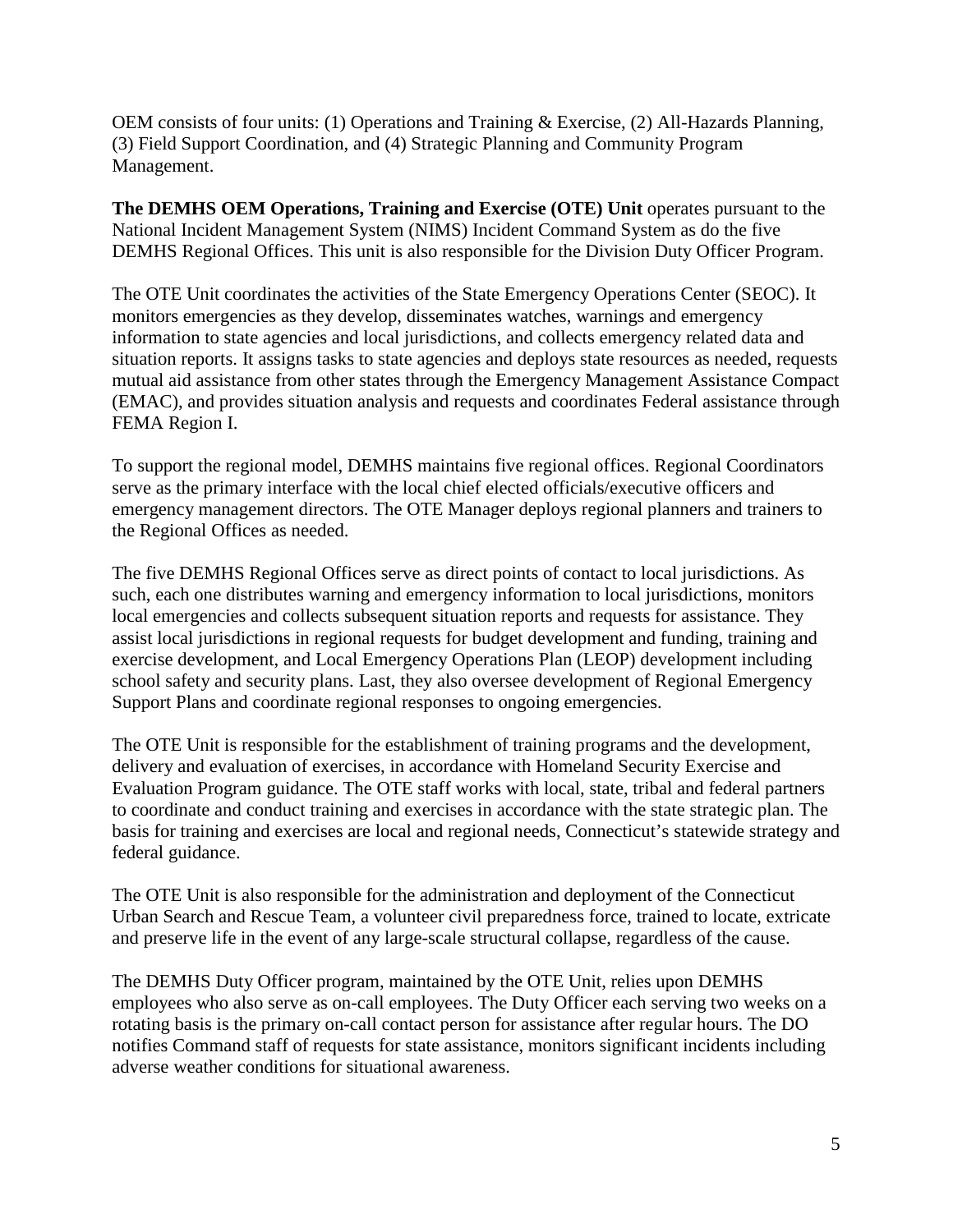**The DEMHS All-Hazards Planning (AHP) Unit** is responsible for all-hazards planning, program design and development, administration, coordination, development and maintenance of plans and programs to enhance Connecticut's prevention, preparedness, response, and recovery capabilities.

The AHP Unit includes a Radiological Emergency Preparedness (REP) section, whose work includes planning, coordination, development, maintenance, exercises, and training for the State's Radiological Emergency Response Plan (RERP) for Millstone's Nuclear Power Station.

Connecticut's RERP delineates the steps taken to protect the public in response to an emergency at either the Indian Point Nuclear Power Station in New York State or the Millstone Nuclear Power Station in Waterford. Local, state and federal agencies and our neighboring States of New York and Rhode Island regularly review and exercise the plan. FEMA and the U.S. Nuclear Regulatory Commission evaluate REP staff's preparedness plans and exercises annually.

The REP staff ensures that key partners notably, the ten communities around Millstone, the five host communities, its transportation staging area, and support towns receive training, have up to date plans and procedures.

The AHP Unit includes both Disaster Recovery and Hazard Mitigation sections to work with to facilitate preliminary damage assessments and Presidential Declaration requests and coordinate federal Public Assistance, Individual Assistance and Hazard Mitigation disaster relief and mitigation funds. It also maintains the state's emergency management plans, including the State Response Framework ensuring coordinated, collaborative emergency planning and preparedness with our neighboring states and the Eastern Provinces of Canada.

**The Field Support Coordination Unit** performs functions designed to enhance and support field operations, including statewide interoperable communications. The Unit also provides direct communications from the State Emergency Operations Center to the five DEMHS Regional Offices and the state's municipalities as needed.

**The DEMHS Strategic Planning and Community Preparedness Unit (SPCP)** works closely with the agency's Fiscal Unit and the All Hazards Planning Unit on strategic planning and disaster recovery, as well as program and financial management of grant programs.

The chief responsibility of SPCP Unit is the oversight and direction for the regional collaboration planning initiative, which established a Regional Emergency Planning Team in each of the five DEMHS regions.

SPCP staff coordinates the execution of regional spending plans to meet identified planning and preparedness needs, supports the DEMHS Advisory Council's Regional Collaboration Committee, and oversees the Emergency Management Performance Grant. Staff helps both the Field Support Coordination Unit with its execution of interoperable communications programs and the AHP Unit in the administration of federal disaster assistance programs.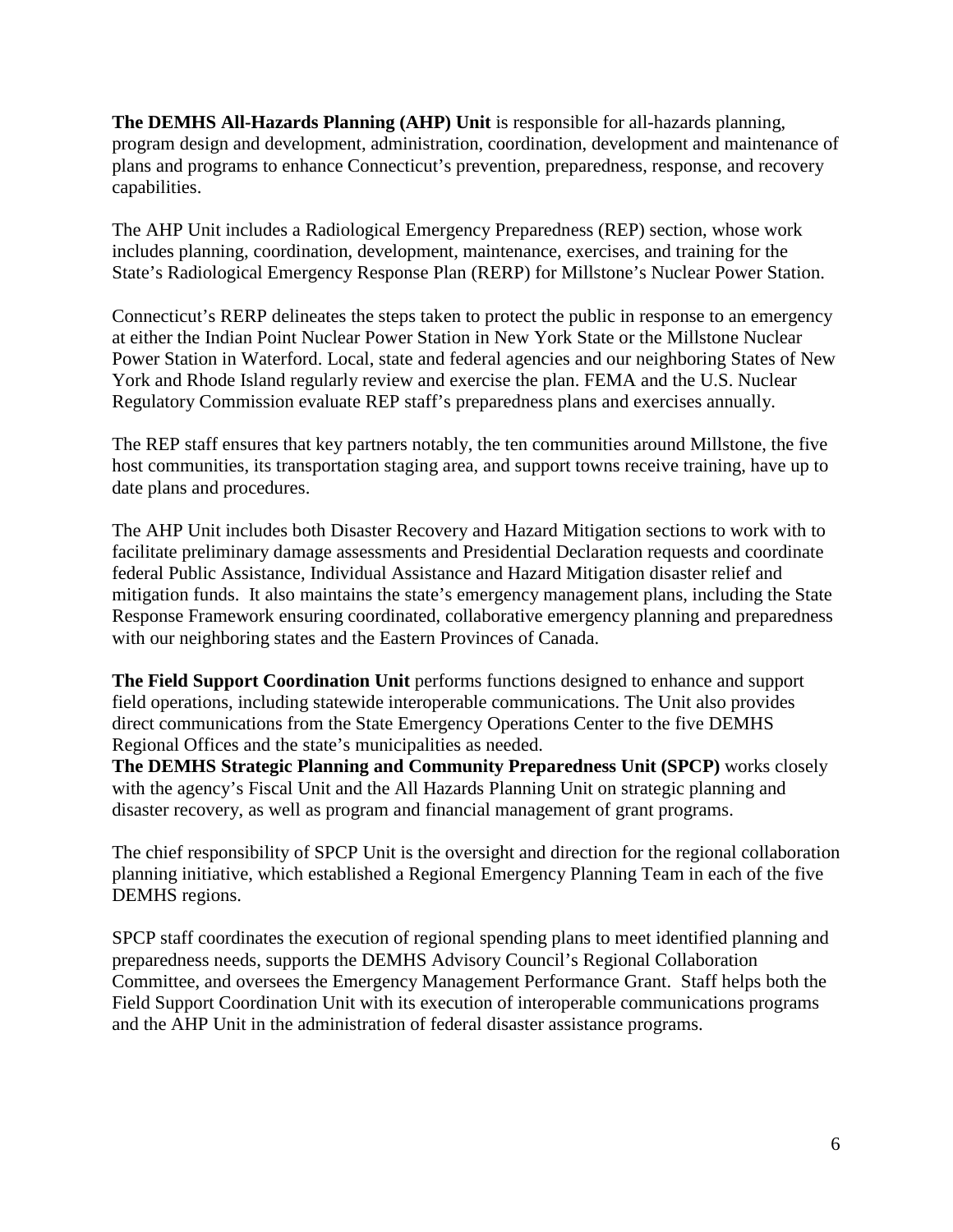# **DIVISION OF STATEWIDE EMERGENCY TELECOMMUNICATIONS**

The Division of Statewide Emergency Telecommunications (DSET) provides for the development and maintenance of coordinated statewide emergency service telecommunications for public safety organizations and the residents of the State of Connecticut.

DSET provides for statewide Enhanced 9-1-1 planning and implementation, public safety telecommunicators training and certification, as well as public safety frequency coordination. DSET provides funding for numerous projects and agencies including funding for seven regional communications centers, 22 cities with populations greater than 40,000, nine multi-town Public Safety Answering Points (PSAP), eight State Police dispatch centers and four secondary centers, 13 coordinated medical emergency direction centers (CMEDs), as well as transition grants for regionalization and capital expenses. DSET's FY2018 budget for services, equipment and grants is \$29,770,052. DSET provides all state and local public safety agencies with street centerline and street address information, geographic information systems (GIS) for emergency response purposes. Statewide mapping initiatives continue to ensure that street centerline data is accurate for all emergency responders.

DSET also oversees the Connecticut Telecommunications System (CTS), which provides land mobile radio and other inter-operable communications for the State Police as well as municipalities, Federal and other state agencies, with over 15,000 radios in use. CTS manages and maintains the microwave transport system for the statewide radio network as well as the 33 state owned and 32 leased or shared tower facilities including licensing, contracts, security and structural requirements. CTS responsibility includes the Network Control Center, which operates on a continual basis.

A Director who manages the overall Statewide Emergency Telecommunications organization and 9-1-1 Program and is supported by a Telecommunications Manager, Planning Specialists, Geographic Information Specialists, Telecom Engineers, Electronics Technician, Grants and Contracts Specialist, Secretary and Office Administrators leads DSET.

## **Next Generation 9-1-1**

DSET has completed the replacement of Connecticut's obsolete E9-1-1 System with a Next Generation 9-1-1 platform (NG 9-1-1). NG 9-1-1 is an Internet Protocol based system, which provides the capability to receive and display text, video, photos and data from telematics and crash notification systems when the carriers are able to transmit. In August, DSET deployed the NG 9-1-1 call handling software and hardware in each of the state's 109 PSAPs and activated the Text-to-911 feature statewide, concurrently launching a comprehensive public education campaign, which includes radio and television spots, social media, cinema advertising and electronic outdoor media.

## **Public Safety Data Network (PSDN)**

The PSDN is an ultra-high speed and flexible fiber optic data network that serves as a base transport infrastructure and interconnectivity pathway for public safety related applications and services throughout the State. Its primary purpose is to provide the connectivity for NG 9-1-1 services. Additionally, the network provides connectivity to allow for the integration of systems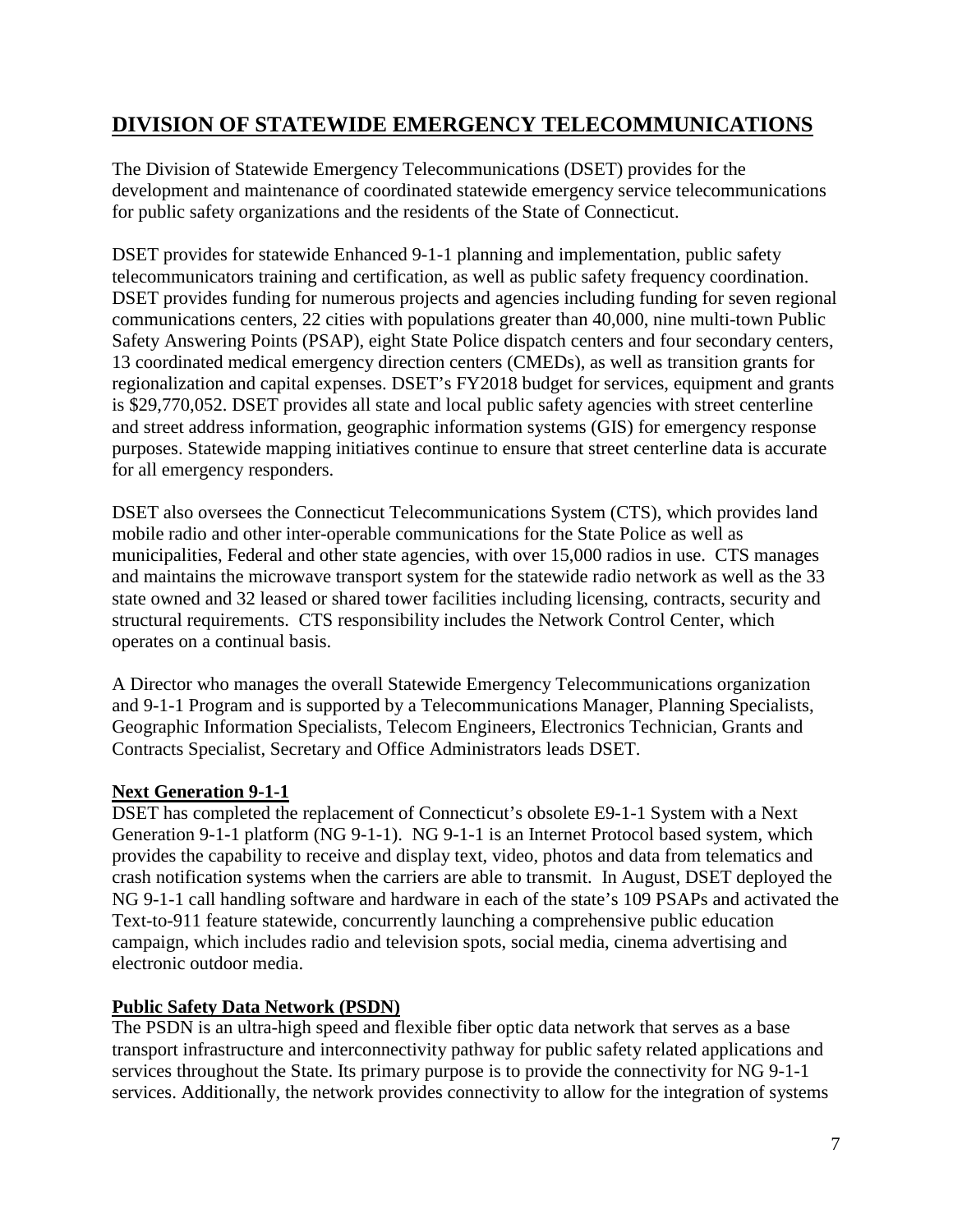and applications so that vital information and resources is readily available among various public safety entities throughout the State. To date there have been 157 requests for use of the network by various municipal and state public safety organizations.

## **Broadband Technology Opportunity Program (BTOP)**

Part of the American Reinvestment Recovery Act, BTOP awarded the State of Connecticut \$93 million of federal funds to upgrade and expand Connecticut's broadband network. DSET matched this grant with \$24 million from the E9-1-1 surcharge. This joint effort between the Department of Emergency Services and Public Protection and DAS' Bureau of Enterprise Services and Technology included installation of over 5,500 miles of fiber to connect to 555 public safety agencies, which serve 25,000 first responders. Additionally, in conjunction with the Connecticut Education Network (CEN), it provides broadband service to 120 educational institutions.

## **Regionalization**

There are currently 109 PSAPs serving the 169 towns and cities of Connecticut. The cost of equipping these PSAPs with hardware, software and technology is the state's responsibility. Next Generation 9-1-1 improvements make this requirement one of significant proportions. It has long been a goal of DSET and the Enhanced 9-1-1 Commission to reduce the number of PSAPs by encouraging consolidation. To achieve this goal DSET has funded a number of studies requested by local governments to consider mergers of dispatch and 9-1-1 centers. DSET also provides a number of financial incentives, such as funding to relocate telephone and radio equipment, as well as to design and plan new communications centers, for the purpose of consolidation. DSET is currently proposing regulation changes to funding models that will provide a more equitable distribution of funds, while at the same time continue to encourage consolidation of PSAPs.

## **The Connecticut Emergency Notification System: CTAlert**

Connecticut's statewide emergency notification system (CTAlert), powered by the Everbridge Aware emergency notification system application, provides critical information to the public during emergencies. CTAlert has two main components:

- A geo-notification function, enabling alerts to be sent to the public in any geographic area in the state.
- A public safety employee notification function known as "Aware," which allows public safety agencies to send messages to improve the coordination of their emergency response personnel.

The system is available for use by a number of state agencies, and most of the 109 9-1-1 PSAPs in the state. The Citizen Opt-In Web Page is accessible by the public on the Internet and allows users to list up to three additional locations in the state that they wish to also receive alerts about. There are 159,114 registrations. During 2017, 142 CTAlerts were broadcast to the public, delivering emergency messages to over 1.59 million Connecticut residents and households.

## **Geographic Information Services (GIS)**

DSET provides a critical Geographic Information System function for the State. GIS uses a computer-based tool to store, manipulate, manage and analyze spatial/geographic data. GIS is the backbone of the NG 9-1-1, as the system relies on the location accuracy of the map to ensure prompt dispatching of emergency services to 9-1-1 callers. In addition to 9-1-1, the GIS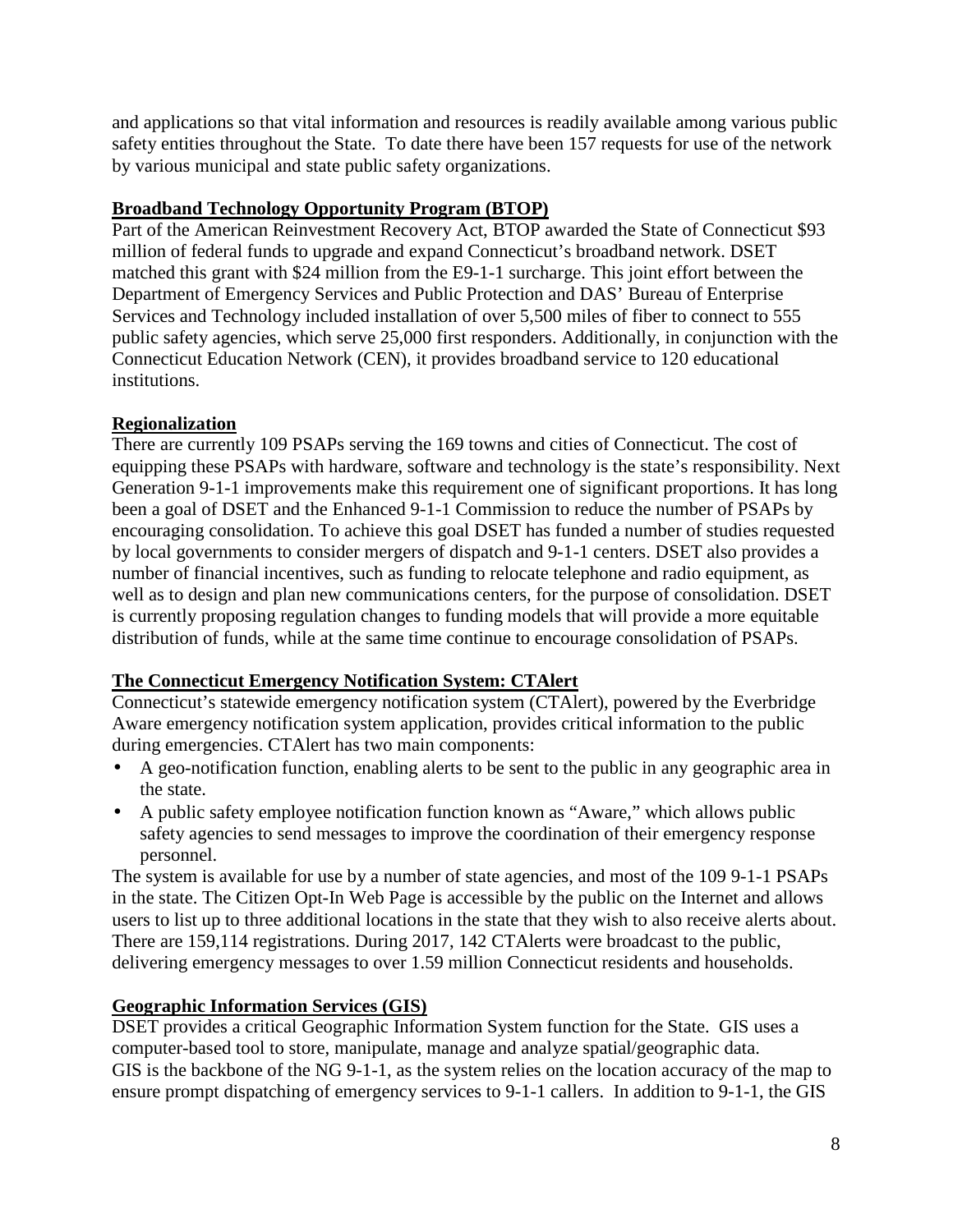group provides and supports the mapping data for the State Police Computer Aided Dispatch system, the CT Alert Emergency Notification system, the State Emergency Operations Center during disaster exercises and activations, and other state and municipal entities as required. They also coordinate and manage statewide ortho-imagery flights, which provide high-resolution aerial images.

## **Translation Services**

DSET provides translation services to Connecticut PSAPs, which provides the critical link between non-English speaking callers (nearly one in five in Connecticut) and public safety responders. DSET contracted with Voiance to provide interpretation of over 175 languages.

## **Frequency Coordination**

DSET provides frequency coordination and technical communications assistance to Connecticut State Police and local police departments, fire and emergency medical services agencies in Connecticut. DSET maintains a leadership role in the FCC Region 19 committee, which is responsible for allocating 700 MHz, 800 MHz and 4.9 GHz frequencies in the six-state New England area.

## **Public Education**

DSET works with local PSAP personnel, as well as community agencies, to distribute age appropriate materials for children, Pre-K through second grade, to educate children on when and how to use 9-1-1. Public education efforts to encourage participation in CTAlert include public service announcements in both Spanish and English, are aired on Connecticut television and radio stations. DSET has also worked with an advertisement agency to develop a comprehensive public education campaign to support the deployment of the Text-to-911 feature within NG 9-1- 1.

## **Emergency Medical Dispatch**

Each PSAP is required to provide emergency medical dispatch (EMD) directly or by a private safety agency. EMD refers to instructions provided to the 9-1-1 caller by emergency telecommunicators prior to the arrival of medical services. DSET provides funding to all PSAPs for the training, certification and ongoing education for this critical service.

## **Connecticut Telecommunications System**

DSET is in the process of upgrading the current land mobile radio system in Connecticut. This \$64.5M, three year project replaces end of life equipment at radio sites throughout the state and migrates the system to the latest Project 25 Internet Protocol Time Division Multiple Access Technology standards. The new system will significantly increase network capacity as well as provide new and enhanced features enabling system administrators, dispatchers and responders to respond more effectively to public safety events.

# **POLICE OFFICER STANDARDS AND TRAINING COUNCIL**

The Police Officer Standards and Training Council (POSTC) has a three-fold mission. First, it is committed to providing innovative, credible and responsive high quality basic, advanced and specialized training to Connecticut police officers in an economical manner and in amounts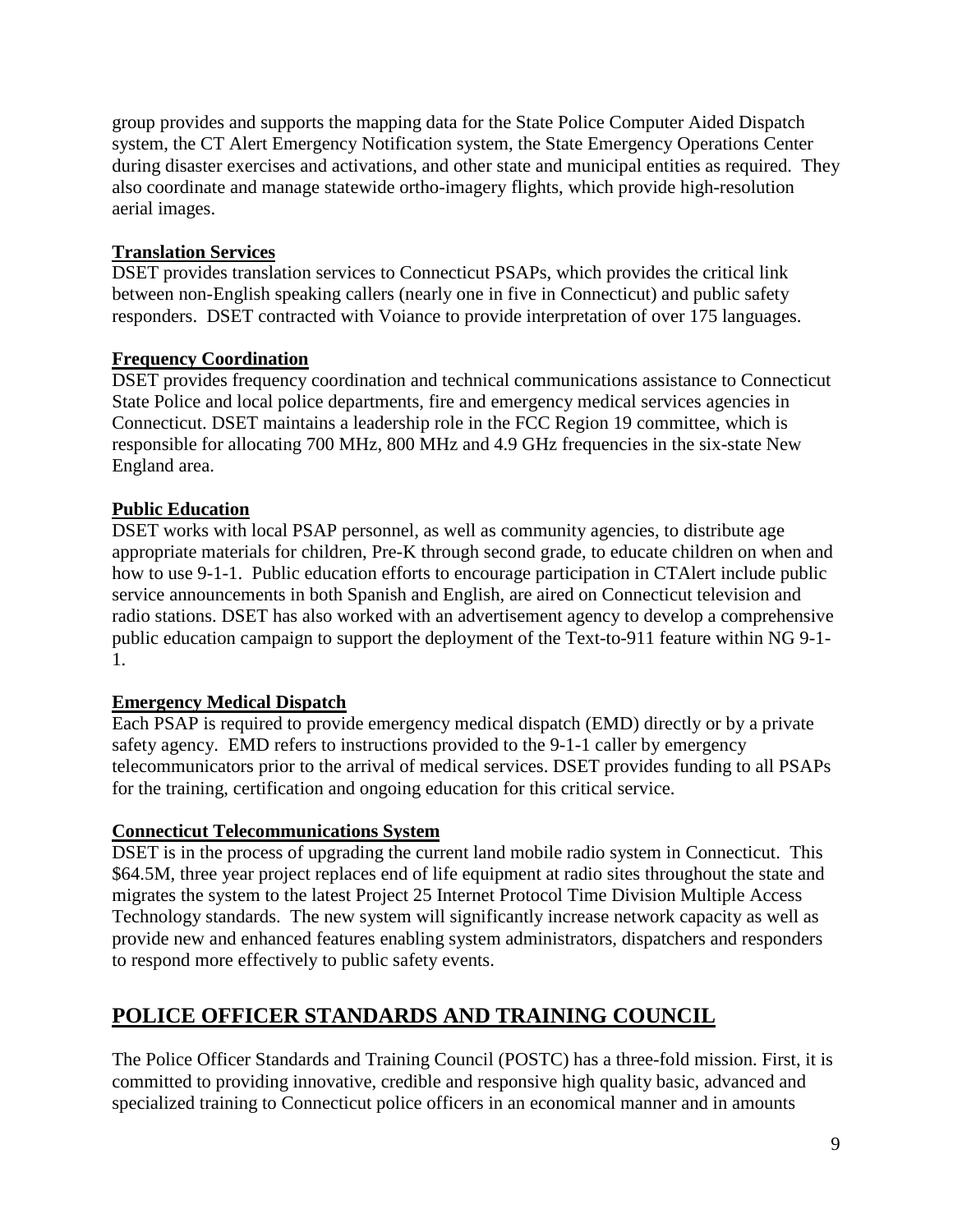sufficient to enable them to acquire the knowledge and skills necessary to serve the public with commitment, empathy and competence. Second, POSTC is committed to adopting and enforcing professional standards for certification and for decertification of Connecticut's police officers, in a manner consistent with the law, considerate of the regulated community and uncompromising to basic values and ethics. Third, the Council develops, adopts, and revises a comprehensive accreditation standards program for local law enforcement units, to grant accreditation to those units that demonstrate their compliance with such standards, and to conduct assessments to determine such unit's compliance with such standards.

POST provides basic police and in-service police training and set entry-level educational, licensing and training standards for all non-state police division police officers in the State of Connecticut. It accredits training programs offered to police recruits in police academies, and controls the certification of police instructors, POST also establishes procedures for certified review training, oversees and awards credit for certified review training of veteran officers and recertify triennially those who qualify and encourages the growth of professional development, and continuing education programs for police officers. In addition to town and city police, the division also regulates, and oversees the training of police personnel from the four police departments of the Connecticut State Universities, the University of Connecticut, the Department of Motor Vehicles, the Department of Environmental Conservation Law Enforcement Unit; and numerous other state agency law enforcement units.

The Comprehensive Municipal Police Training Plan trains approximately 250 municipal police officers per year at the residential Connecticut Police Academy in five annual classes of 50 students each. The division also intends to certify, inspect and audit up to eight satellite police academies around the state, which supplement the Meriden academy, primarily sponsored by the larger municipal police agencies in this state.

Additionally, the training plan includes providing and or sponsoring in-service training programs to accommodate approximately 7,600 sworn in-service officers in this state to assist them in complying with POSTC mandated 60-hour review training cycle every three years. The process of reviewing the entire recruit training curriculum to reflect developments in police training nationwide and to provide current, comprehensive and meaningful training to students is ongoing. The last review was completed and became effective on July 1, 2015, and will guide Recruit Training over the next three to five years with an annual review to identify additional changes if needed. The POST Council Curriculum Committee continues to meet to review innovative and new curriculum areas for consideration of inclusion in the Basic Training program.

The Training Council consists of 18 members appointed by the Governor and two ex-officio members who serve by virtue of their position. These two members are the Commissioner of the Department of Emergency Services and Public Protection and the Chief State's Attorney. The Police Academy Administrator manages the POST Academy, which consists of four functional units: the Basic Training Unit, the Field Services Unit, the Certification/Compliance Unit and the Accreditation Unit.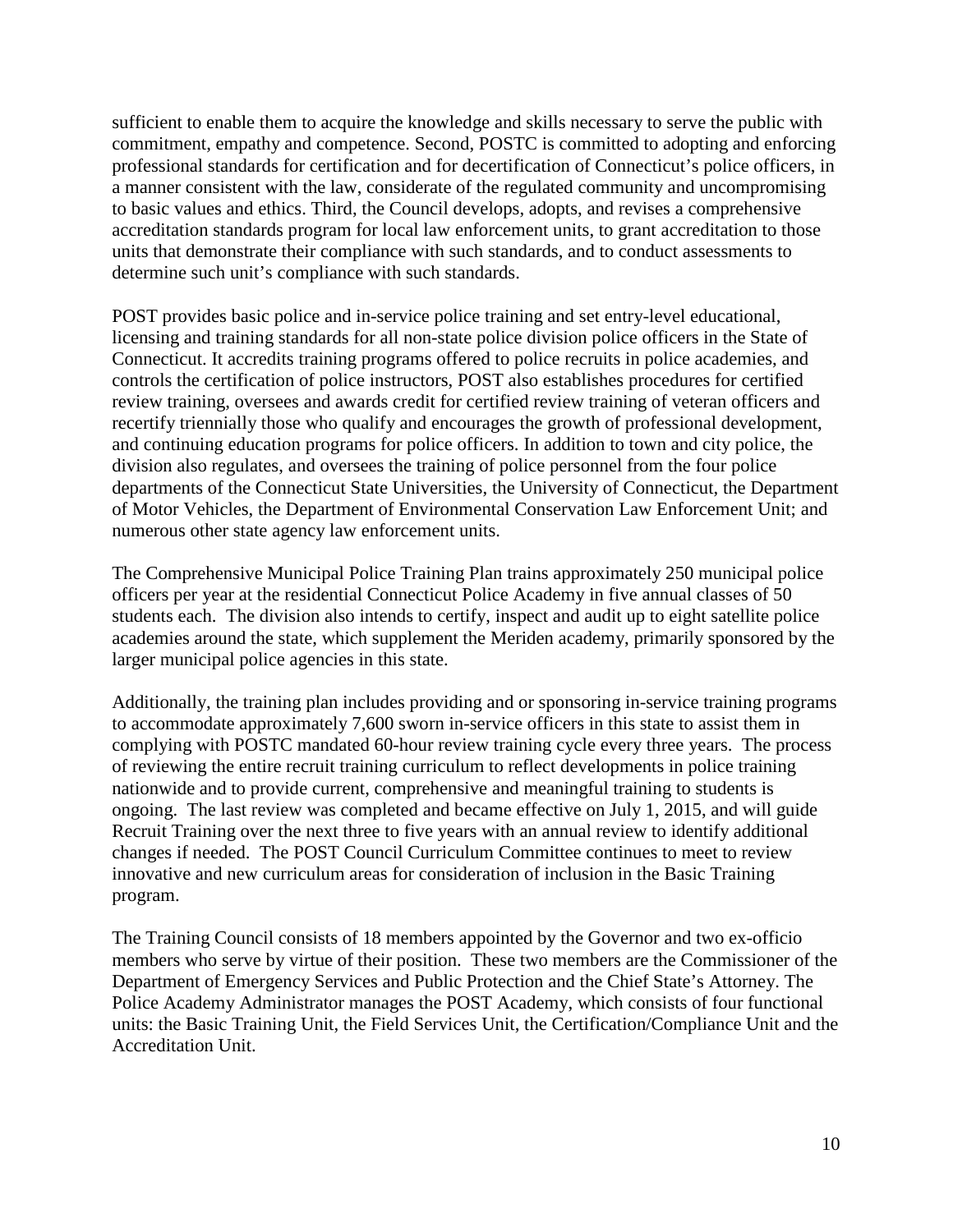A Council subcommittee studying the issues and making recommendations to the full Council performs the division's planning function. That subcommittee's long-term efforts, along with the full Council, have concentrated on exploring the feasibility of a new driver training venue as this agency provides driver training to all law enforcement agencies in the state that fall under POSTC jurisdiction.

#### **Public Service**

Recognizing the difficulty that police agencies are having recruiting and hiring new officers, POSTC has expanded the availability of staff guided tours of the facility during business hours to select groups of young people interested in policing and currently involved in some association with law enforcement. These tours have been provided in the last 12 months to local and state groups expressing interest in police careers, education and training. The tours permit students to observe the daily routines of Academy life including driver training, defensive tactics, firearms training, driving simulators, physical fitness and academics. Some of the younger groups are often integrated into a recruit class itself for hands on realistic experience at the academy. Feedback from those groups was positive with return visits requested. We have recently accommodated twelve members of the South Windsor Police Department Youth Summer Academy in a "shadowing" program where they accompanied recruits though a training day experiencing the academic and practical skills performed by the recruits.

#### **Improvements/Achievements**

POST was first accredited as a Public Safety Academy by the Commission on Accreditation for Law Enforcement Agencies (CALEA) in 2004 and has continued, without interruption, to earn reaccreditation. The division had an on-site CALEA inspection in September 2017.

The current Basic Training Course Curriculum review and update became effective July 1, 2015. The entire Basic Training Curriculum is reviewed once every five years to assure contemporary issues are included and existing courses are modified. This update includes new trends and developments in policing, legislative changes and best practices. This review now requires the successful completion of 880 hours of Recruit Training plus 400 hours of supervised Field Training before Recruits are fully certified law enforcement officers. The modification of the Basic Training curriculum is ongoing in that the Curriculum Committee of the POST Council continues to review and consider the Final Report of the President's Task Force on 21<sup>st</sup> Century Policing and the recommendations contained therein in relation to police training.

A third significant achievement is the ongoing qualitative efforts to maintain our materials for the next cycle of review of the Basic Training Curriculum by Charter Oak State College. POSTC has again been accredited by Charter Oak and Recruits will continue to receive college credit for their work at the POST Academy. This review assures that POSTC maintains the standards and quality to be accredited by the College. Charter Oak College will award 26 college credits to each recruit who successfully completes the Basic Training Program.

The Basic Training Division completed four recruit training sessions over a 12-month period comprising 167 recruit officers representing Police agencies statewide and there are two classes currently in residence as of August 2018. POSTC staff has provided mandatory driver training at the Meriden Campus for Recruits from six satellite police academies amounting to another 98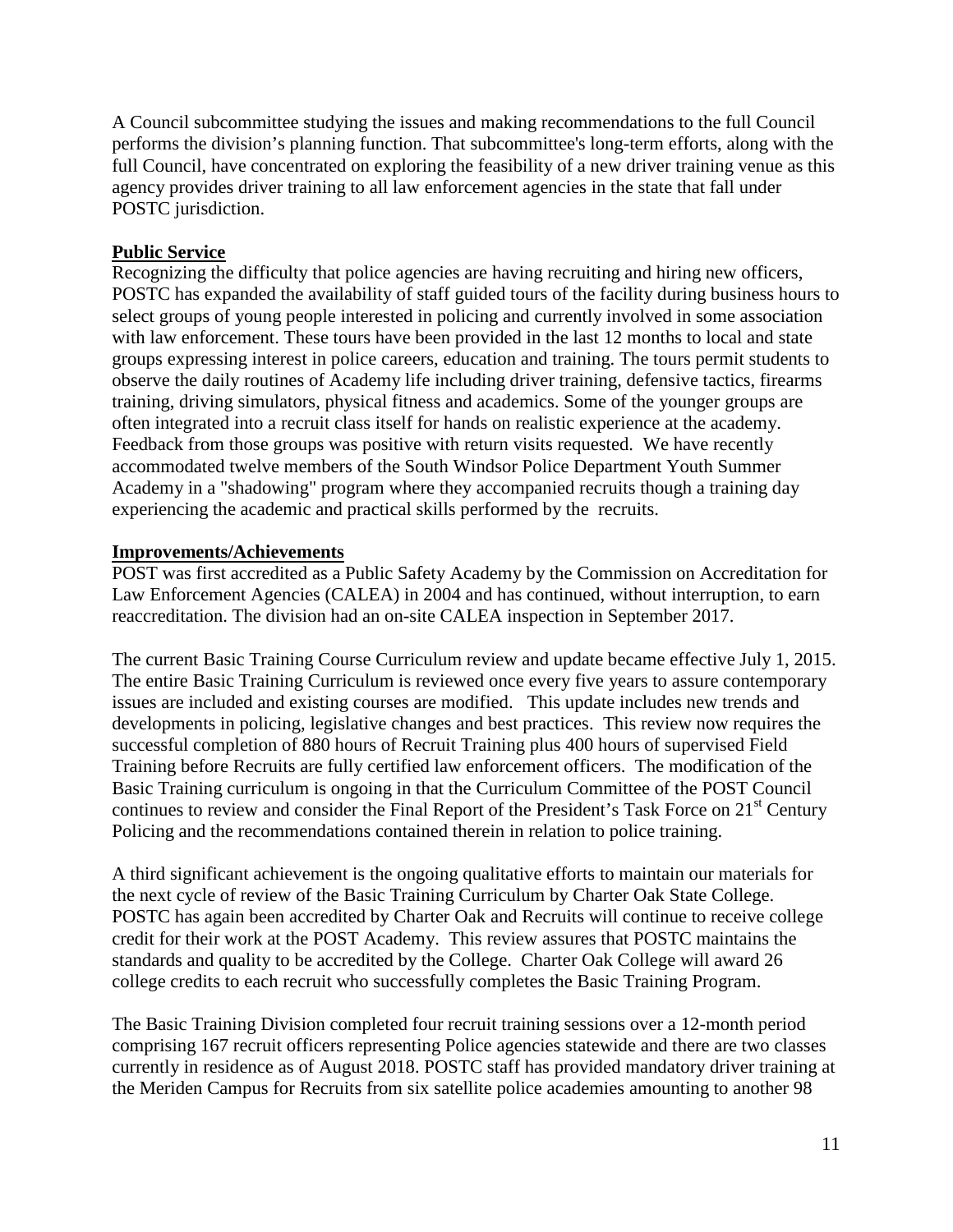Recruit Officers. Three POSTC staff members have been trained to teach Fair and Impartial Policing, which is now a regular part of the Basic Recruit Curriculum.

The Legislative Task Force to Study the Curriculum and Education of Police Officers issued its report in December of 2017 that identified standards in lessons for Basic Training curriculum to improve social interaction and tactical skills for police officers. As a result, the Basic Training Division curriculum has been adjusted to emphasize the ongoing training on these topics and to specifically include de-escalation techniques.

The POSTC Firearms Range Instructor continues to bring new and innovative initiatives to the highly regarded existing program including low light firearms training, "shoot don't shoot" drills and using non-lethal ammunition, or "simunition," training in real world simulations. Practical skill "shoot don't shoot" training is conducted in its "Wilcox Training Village" where real world situations are staged with veteran police officers as role players and a critical post training debrief for the recruits. The division also introduced a "Blue on Blue" training block addressing aspects of on and off duty situations where confrontations are possible and an officer's identity is not immediately recognizable. A combined Milo Range Firearms Simulator System and dual Driver Training Simulators has been installed at the Academy and is operational. The units train Recruits in Use of Force decisions making, "Shoot Don't Shoot" scenarios and transitioning between driver training and use of force or de-escalation situations. These units were jointly purchased in co-operation with the Connecticut State Police.

Ongoing use of the "Wilcox Township" training village now includes regular firearms "simunition" training for officers to experience simulated "shoot-don't-shoot" situations under the supervision of firearms training instructors with simulated active shooter situations. These "real world" scenarios, in actual buildings (Wilcox), are valuable in allowing the officer to experience live situations and demonstrate decision making skills. In addition to the many rotating POST and State Police Basic Training classes routinely using Wilcox Village, the Academy accommodates many local, state and federal agencies at the training site for SWAT exercises, dynamic tactical entree scenarios and related exercises. It is the only police training village of its kind in the state.

Two POSTC instructors have participated in a committee consisting of state and local firearms instructors tasked to develop a statewide "Active Shooter/Aggressor" course to address situations encountered by law enforcement throughout the country with "active shooter situations." The curriculum committee has subsequently developed a "Manual," "Lesson Plan" and "Power Point" for the course. The instructors attended an intense four-day "active shooter" course led by a national expert. Subsequently they developed and participated in "train the trainer" programs developed to foster a statewide training cadre to make the course available statewide. It is anticipated that POST In-Service training courses will soon be available to officers statewide.

The division's part time emergency medical instructor, a full time specialist in the emergency medical field, has incorporated training on the administration of naloxone to reverse opioid overdoses into our training. With this addition POSTC is continuing to graduate highly trained Medical Response Technicians (MRTs) who are qualified to function as First Responders for their agencies and are trained in the administration of naloxone.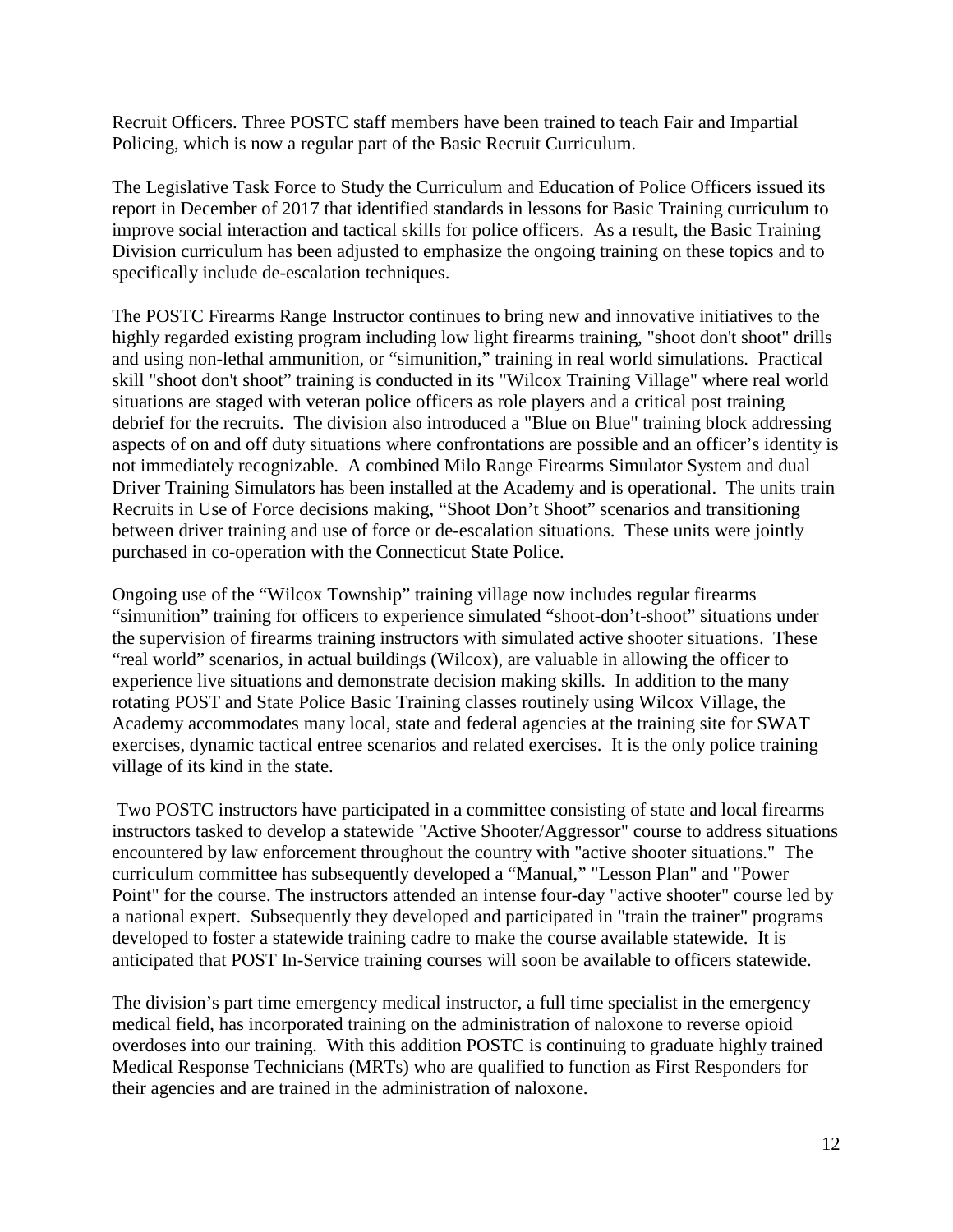The Field Services Training Division provided 54 in-service training courses attended by 2,072 police officers. The courses included executive, supervisory and management topics, legal update, juvenile law, civil liability, use of force, search and seizure, instructor development, housing matters, DUI investigation and enforcement, financial and cybercrimes and firearms instruction. In addition, classes were held on Autism Awareness for the First Responder, Severe Hoarding, Digital Photography and Video Evidence.

The Division has continued the successful financial crimes investigation-training programs obtained through funding from the State's Department of Banking. These training classes included topics such as Financial Records and Analysis, Financial Crimes Against Seniors and Basic and Advanced Financial Investigations Practical Skills.

The Division Management worked with the Connecticut Department of Transportation, Office of Highway Safety, to provide Advanced Roadside Impaired Driving Enforcement (ARIDE) courses and Speed Measuring Device Operator Training. The Division also obtained training funded through the Northeast Counter Drug Task Force that included training in Outlaw Motorcycle Gangs, Drug Interdiction and the Complete Traffic Stop and Vehicle Interdiction. The Division also provided the annual Armed School Security Officer training.

The agency's website is an important resource for the law enforcement community, the general public and other state agencies and local municipalities. The site represents the divisions of POSTC: Accreditation, Basic Training, Certification and Field Services Divisions. Links provide details of new training classes, job opportunities available in local law enforcement agencies throughout Connecticut and important announcements such as General Notices, Policies, Advisories or Press Releases. Police Departments are able to download all the documents needed for their recruits entering training thereby off setting agency printing and mailing costs. Certified officers can find detailed information of upcoming in-service training classes. Local law enforcement agencies that are actively recruiting for police officers request their job announcements to be posted to the "Career Opportunities in Law Enforcement" web page for both entry level officers and certified officers.

The agency's Certification Division is currently administrated by one employee, the Compliance/Certification Officer. The Certification Division has five main responsibilities:

#### **Certification, Recertification, and Decertification of Police Officers:**

There are approximately 7,584 certified police officers in the state representing 162 police departments and law enforcement agencies which statutorily report to the Police Officer Standards and Training Council. During the past year approximately 2,166 police officers were recertified and 2 officers were decertified for violation of Connecticut General Statute Section 7- 294d for felony convictions.

#### **Issuance of Law Enforcement Instructor Certifications:**

There are 1,529 POSTC-certified law enforcement instructors authorized to issue review training credit hours required by the police officers for recertification.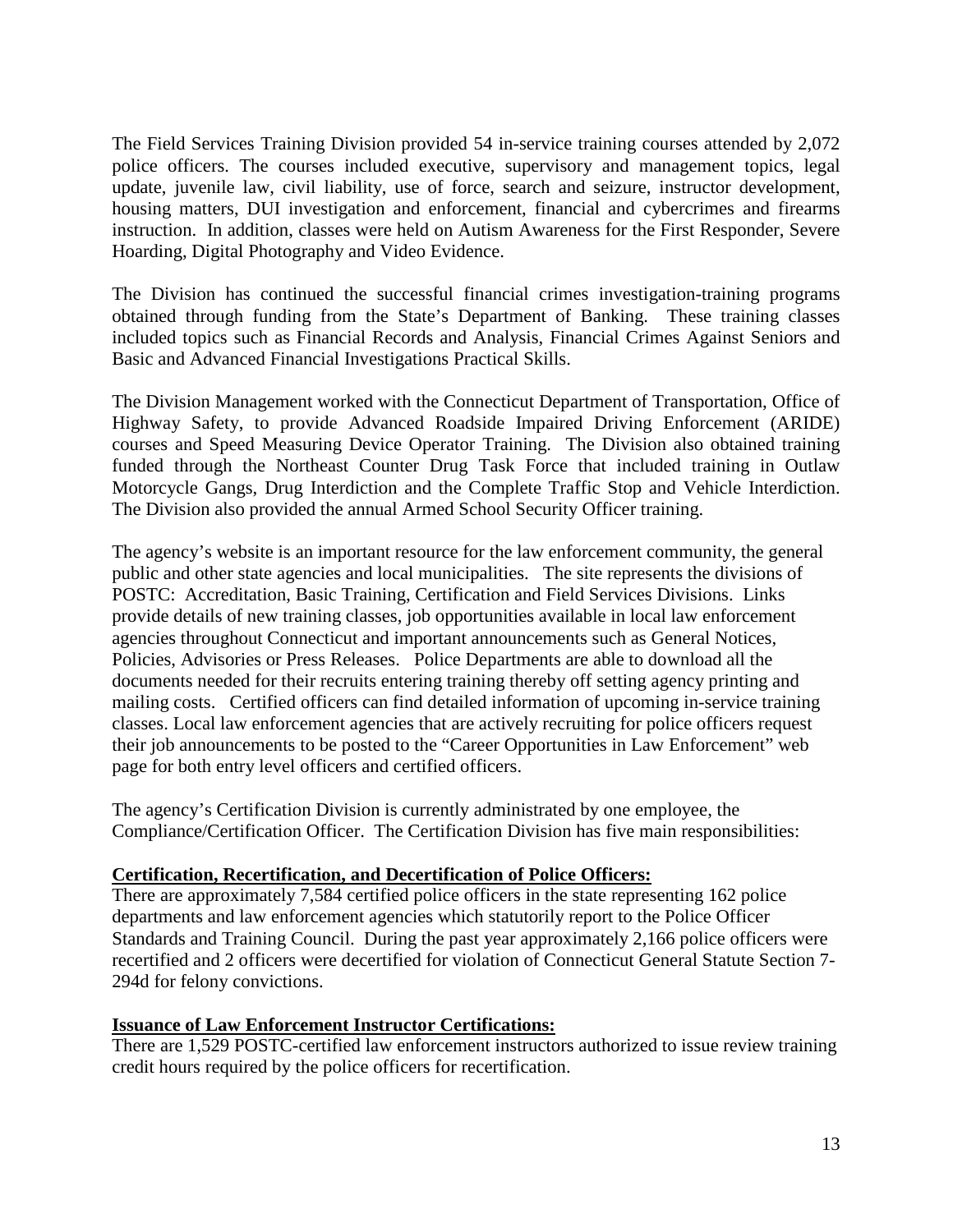## **Conduction of Pre-inspections and Continued Unannounced Inspections:**

Inspections of the CT Police Academy in Meriden and Council-approved satellite basic police recruit training academies hosted by the Bridgeport, Hartford, Milford, New Britain, New Haven and Waterbury Police Academies are conducted regularly. These inspections ensure operational compliance (required curriculum, hours to be completed, proper learning environment, and certification of instructional staff) per Council regulations. During the previous year all satellite academies hosted at least one basic recruit training section and 25 pre-inspections and unannounced audits were conducted by the Certification Officer resulting in no significant findings.

## **Certification of Field Training Officers:**

Certification is done by verifying that the potential field training officer has at least three years of certified police service, has completed a field training program of at least 32 hours and has the backing of his or her Chief Law Enforcement official that he or she serves in good standing. Over the past year 180 Officers have been certified as Field Training Officers.

#### **Certification Committee Meetings:**

The Certification Officer is responsible for impaneling Certification Committee meetings, setting the certification-related issue agenda items, making written recommendations to the Certification Committee for a vote and preparing the Certification Committee recommendations to the full Council agenda for their vote.

The primary function of the Accreditation Unit is to maintain the Police Academy's International Accreditation through the Commission on Accreditation for Law Enforcement Agencies (CALEA). The Academy has been accredited through CALEA since July, 2004. Since the initial assessment, the Academy has been reaccredited four times, the latest occurring in November, 2017. The next scheduled assessment will be in March, 2021. The Accreditation Unit is in the process of converting its files to the web-based Power DMS System.

The second responsibility of the Accreditation Unit is to administer and manage the Police Officer Standards and Training Council's State Accreditation Program in compliance with CGS Sec. 7-294d (22). During the past year, 7 Police Agencies in Connecticut have been reaccredited and 3 agencies became accredited for the first time obtaining State accreditation.

Presently, there are 36 police agencies accredited in Connecticut through this program; 16 of these are dually accredited through CALEA and POSTC. During the past year, the Unit has conducted one Accreditation Manager training session.

# **DIVISION OF SCIENTIFIC SERVICES**

The Division of Scientific Services (DSS) provides forensic support to local, state and federal agencies throughout Connecticut. This division is divided into three analytical sections. They are the Chemical Analysis Section (including toxicology, controlled substances, and arson), the Forensic Biology/DNA Section, and the Identification Section (including computer crimes). The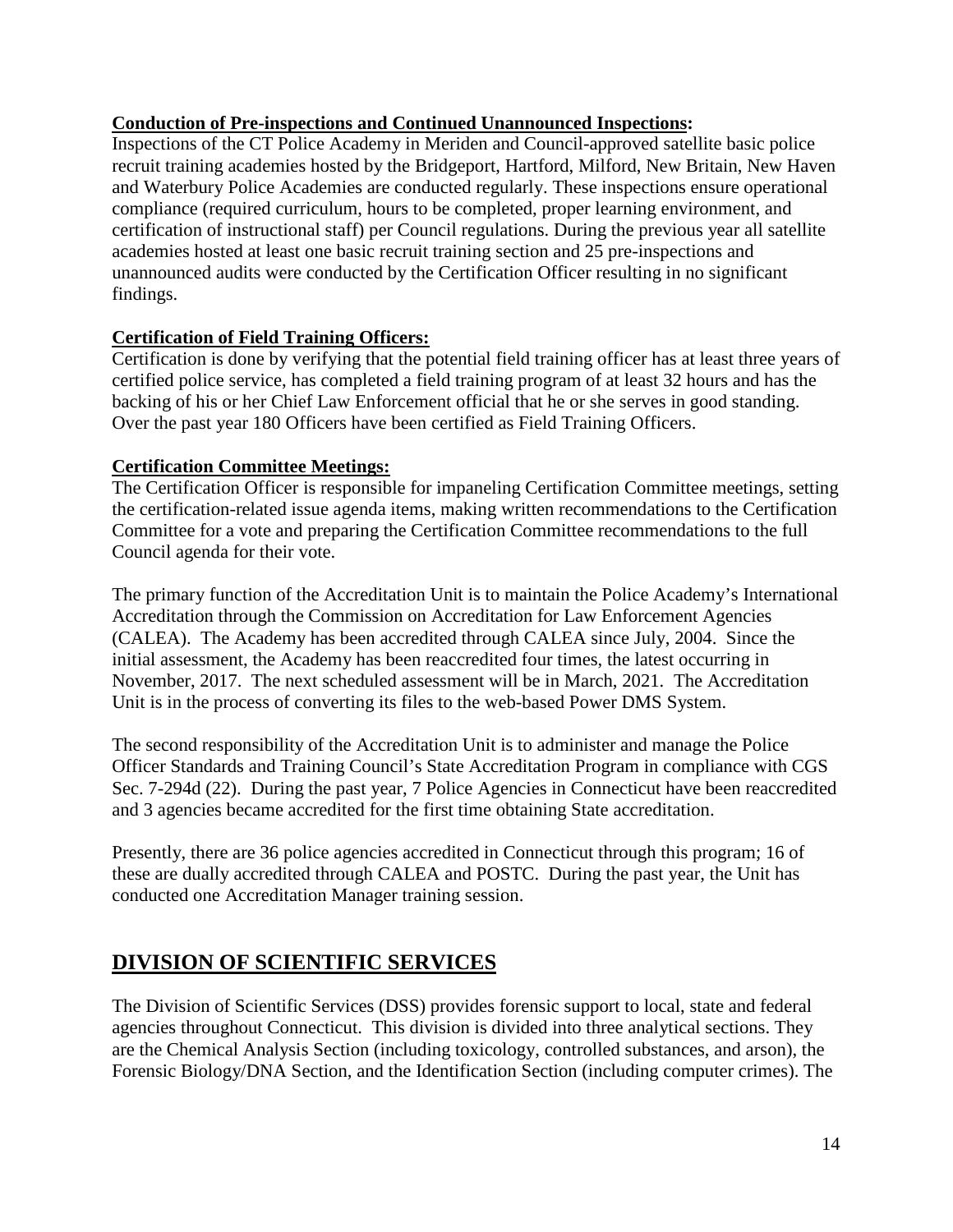laboratory also has two non-analytical sections. They are the Quality Section and Laboratory Support Services including Administration, Evidence Receiving, and Case Management.

The Division is led by a Director and each of the three sections is headed by a Deputy Director. Reporting to the Deputy Directors are various titles consisting of Assistant Directors, Forensic Science Examiners, Chemists, Lab Assistants, Evidence Control Officers and State Police Sergeants, Detectives, and Troopers. The Quality Section is comprised of the Quality Assurance Manager and the Forensic Biology and DNA Quality Assurance Manager. The laboratory support area is managed by the Scientific Services Laboratory Administrative Manager.

## **Evidence Receiving Unit**

The Evidence Receiving Unit of the DSS is the first point of contact for all agencies submitting evidence to the Laboratory. This Unit plays an integral role in maintaining the proper storage and chain of custody of all evidence. The submitting agencies are divided between local, federal and state agencies. The majority of cases submitted to the DSS are from local agencies. The Division of Scientific Services has performed testing for out of state agencies in the areas of arson, DNA, GSR and video analysis in special cases and circumstances.

The majority of forensic cases submitted to the Division of Scientific Services consist of evidence for Forensic Biology/DNA, Toxicology/Controlled Substances, Latent Prints, and Firearms examination. These cases are derived from sexual assaults, property crimes, homicides and DUI related incidents.

## **Case Management Unit**

Under the direction of Governor Malloy, agencies were tasked to initiate the LeanCT approach to eliminate waste and inefficiency in their work processes. The Case Management Unit was created in 2013 as a LeanCT initiative. This Unit's main goal is to act as the primary conduit between submitting agencies and the forensic examiners. The Case Management Unit communicates with the submitting agencies for additional information or samples to complete analysis on the cases. This Unit is also in communication with the State's Attorney's Offices regarding cases requiring expedited casework, pending trials or dispositions, and Discovery/FOIA requests. In FY2018, the DSS received 153 requests for Discovery/FOIA, an 28% increase from the previous fiscal year.

The Case Management Unit currently coordinates the flow of casework to the Forensic Biology/DNA Section and has begun expanding its case management coordination to the other units within the DSS. The creation of the Case Management Unit has allowed examiners to focus on performing examinations and analysis instead of administrative duties. The Unit has also prioritized cases according to pending court dates, arrests or other circumstances.

## **Forensic Biology Unit**

The Forensic Biology Unit examines evidence collected in sexual assaults, homicides, assaults, robberies, and property crimes. The Unit identifies the presence of blood, semen, and other body fluids, such as fecal material, saliva, or urine. In addition, examiners collect samples from objects for "touch DNA" examination. The forensic examiners in this Unit also use their training and experience to determine which samples will be forwarded to the DNA Unit for further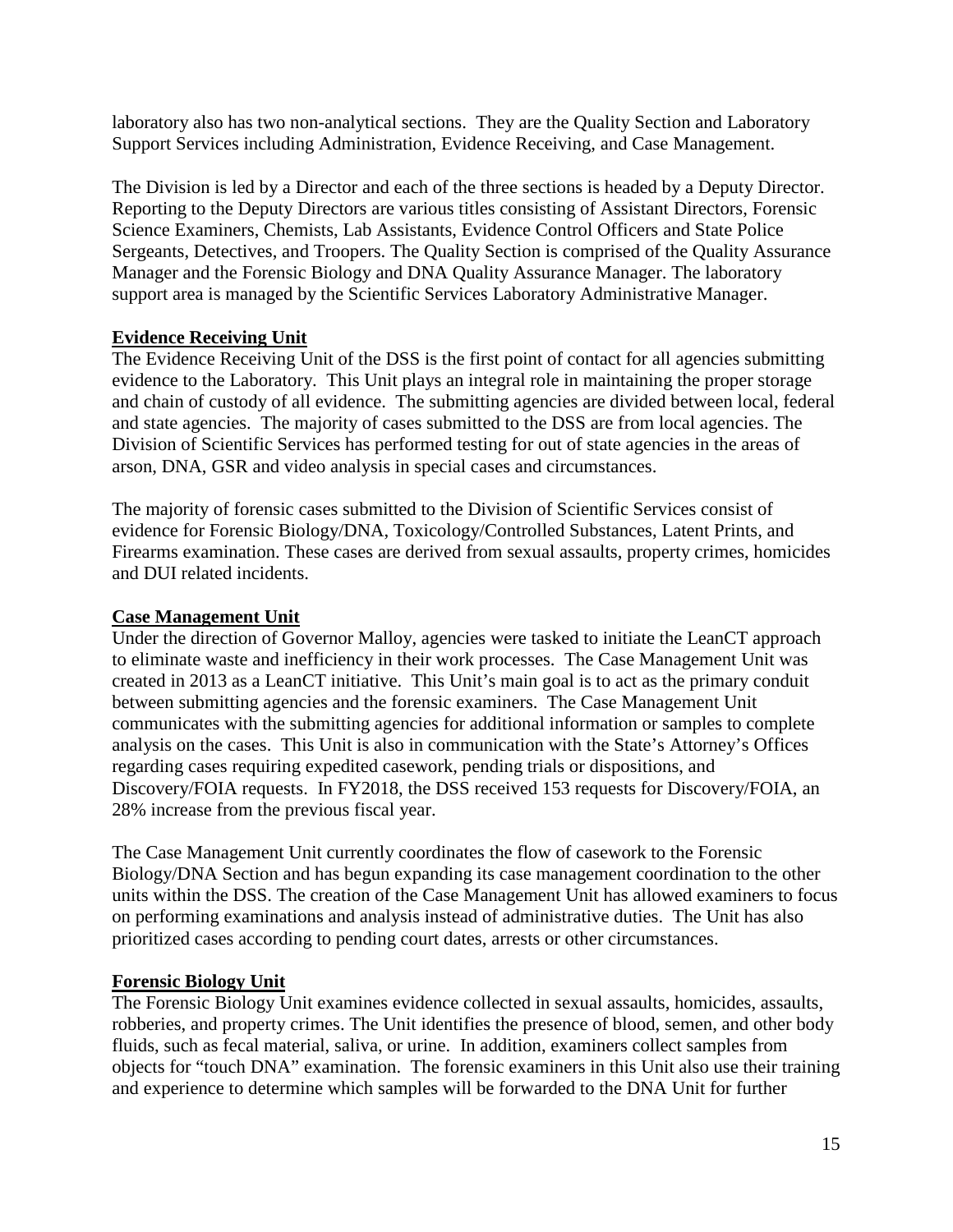analysis. The types of evidence examined by this Unit may range from swabs, bloody weapons, clothing and bedding to larger bulkier items.

Pieces of evidence routinely received and screened by the Forensic Biology Unit include 'CT 100' Sexual Assault Evidence Collection Kits. On October 1, 2015, the CT General Assembly enacted Public Act No. 15-207 (An Act Concerning Evidence in Sexual Assault Cases). Per the Public Act, law enforcement must submit sexual assault kits to the DSS within 10 days from date of collection. In turn, the DSS has 60 days from date of collection to test the sexual assault kits. Prior to the passing of the Public Act, the DSS would receive approximately 400 sexual assault kits annually. In FY2018, 657 sexual assault kits were submitted to the laboratory.

Efforts have been made to streamline and eliminate redundancy of paperwork, documentation and analyses. The Forensic Biology Unit currently prepares all of the extraction samples for DNA testing. The Unit will also examine submitted hairs located in a case for human origin determination and for the presence of an attached tissue fragment. Human hairs with tissue are forwarded to DNA for analysis. This ensures that the best forensic samples are being forwarded for DNA testing.

The Forensic Biology Unit received 3,422 requests for analysis in FY2018, a 20% decrease from the previous fiscal year.

## **DNA Unit**

The DNA Unit is comprised of three sub-units. They are the Nuclear, Database, and Mitochondrial DNA Units. DNA stands for deoxyribonucleic acid, which is the genetic material that determines who people are, both as individuals and human beings. DNA is located in the nuclei and mitochondria of cells, and can be isolated from various body fluids and skin cells sloughed from our bodies. The Nuclear DNA Unit uses the type of DNA found in the nucleus of the cell. The majority of casework analyzed by the Nuclear DNA Unit utilizes STR (short tandem repeats) analysis which has a high power of discrimination, can be automated, and successfully utilized with degraded samples.

Each DNA case may be comprised of multiple requests depending on the type of samples submitted and the type of DNA required to generate the most probative genetic information. In FY2018, the DNA Unit received 6,607 requests for analysis. This is a 10% decrease from the previous fiscal year.

The DNA Nuclear Unit's enters DNA profiles generated from evidentiary samples into Combined DNA Index System (CODIS) to generate matches (or 'hits') to convicted offender DNA profiles as well as DNA profiles from other criminal cases. Eligible profiles from forensic samples and CT convicted offenders are uploaded to the national database for searching against other state databases.

The DNA Database Unit's primary purpose is to process convicted offender samples and upload the DNA profiles generated from these samples into CODIS. In FY2018, 3,319 offender samples were processed by the DSS for upload into the CODIS database, a 1.7% decrease from the previous fiscal year.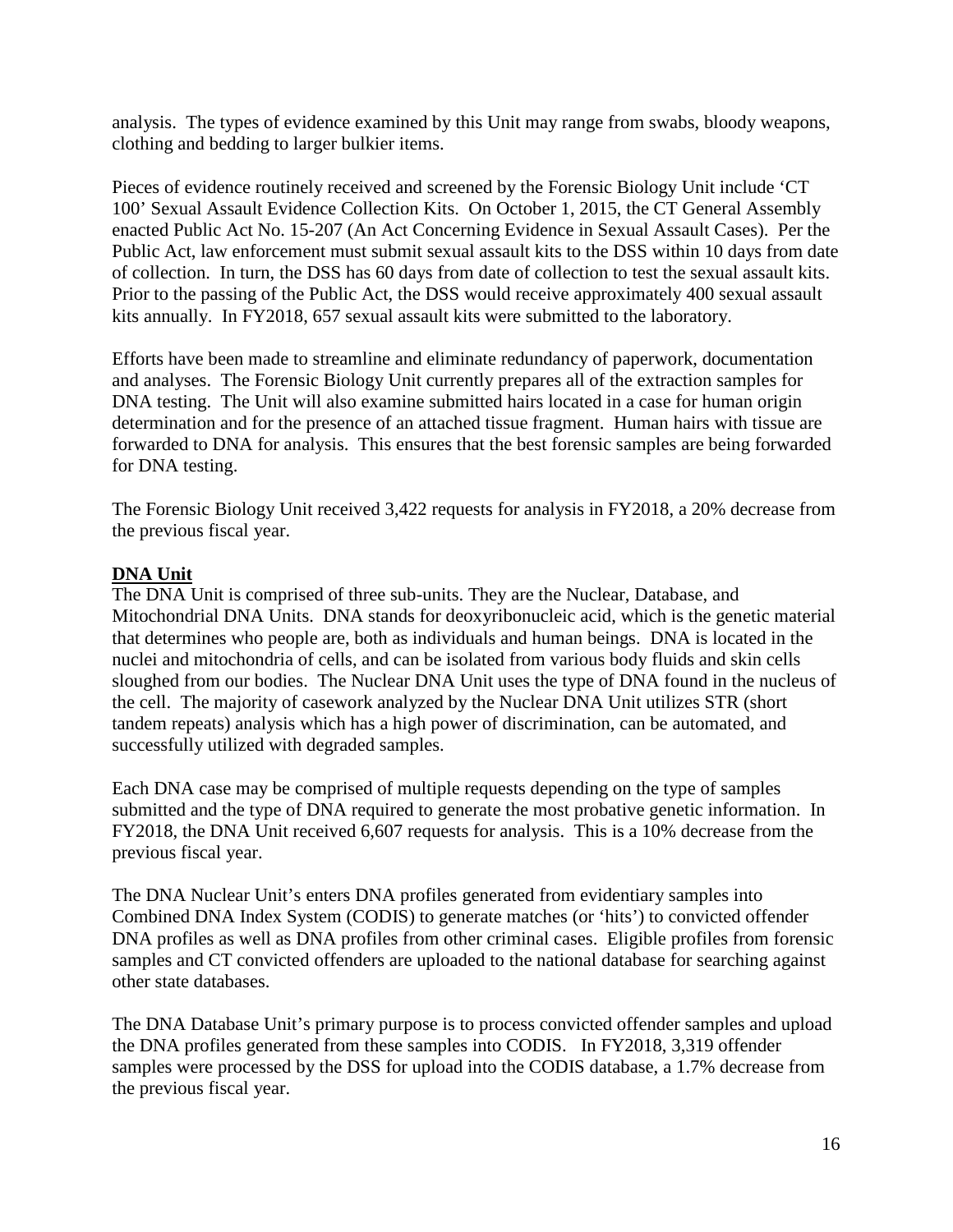CODIS has multiple levels where DNA profiles can be stored and searched: the local level (for city and county DNA laboratories), state level and national level. Data stored at the state level is kept in the State DNA Index System, or SDIS. At the state level, an analyst can try to match a DNA profile from a local crime scene sample (also known as a 'forensic unknown') with an offender's profile within the state to solve cases that span throughout Connecticut. Data stored at the national level is kept in the National DNA Index System, or NDIS. At this level, an analyst can try to match a DNA profile from a local crime scene sample with an offender's profile from across the nation to try and solve cases that span various states.

The DNA Unit reports two types of hits. They are Offender Hits and Forensic Hits. Offender Hits are a match of a genetic profile from evidence to a known sample submitted from a convicted offender. A forensic hit is defined as a match between two forensic evidence samples from different cases, which include unidentified remains and missing persons. Forensic hits may provide the submitting agencies with an investigatory lead or can be used to track or establish serial-type crimes.

In FY2018, 1,535 forensic profiles were entered into the database, a 2.5% decrease from the previous fiscal year. With a decrease in the database entries, the DSS also saw a decrease in the number of CODIS hits that were yielded. For FY2018, DSS obtained 713 hits, a 12% increase from the previous fiscal year.

In addition, CODIS includes indices to aid in the identification of missing persons and unidentified human remains. In conjunction with nuclear DNA, these indices incorporate mitochondrial DNA.

Mitochondrial DNA analysis is evaluated or analyzed when nuclear DNA analysis is not feasible. Such cases include unidentified remains in which bones have been located, or in cases in which a hair is present with no tissue-like material. Mitochondrial DNA testing traces a person's matrilineal or "mother-line" ancestry using the DNA profile from the mitochondria. The Mitochondrial DNA profile is passed down by the mother, to all her children. As a result, forensic comparisons can be made using a reference sample from any maternal relative, even if the unknown and reference sample are separated by many generations. For this reason, mitochondrial DNA can play an important role in missing persons and unidentified remains investigations, mass disasters and other forensic investigations involving samples with limited biological material.

In the case of hair examinations, the Forensic Biology Unit will examine the macroscopic and microscopic characteristics of hair, and determine if the hair is human or animal. If human, the Unit may determine if the hair was forcibly removed or naturally shed, and if the hair is cosmetically treated, damaged, or diseased. The Forensic Biology Unit will also determine if a tissue fragment is present. A hair will be sent to the Mitochondrial DNA Unit for further analysis if it has been deemed unsuitable for nuclear DNA testing.

In 2013, the DNA Unit developed a separate laboratory area and workflow to handle database convicted offender samples and "knowns" submitted for cases analysis. The separate laboratory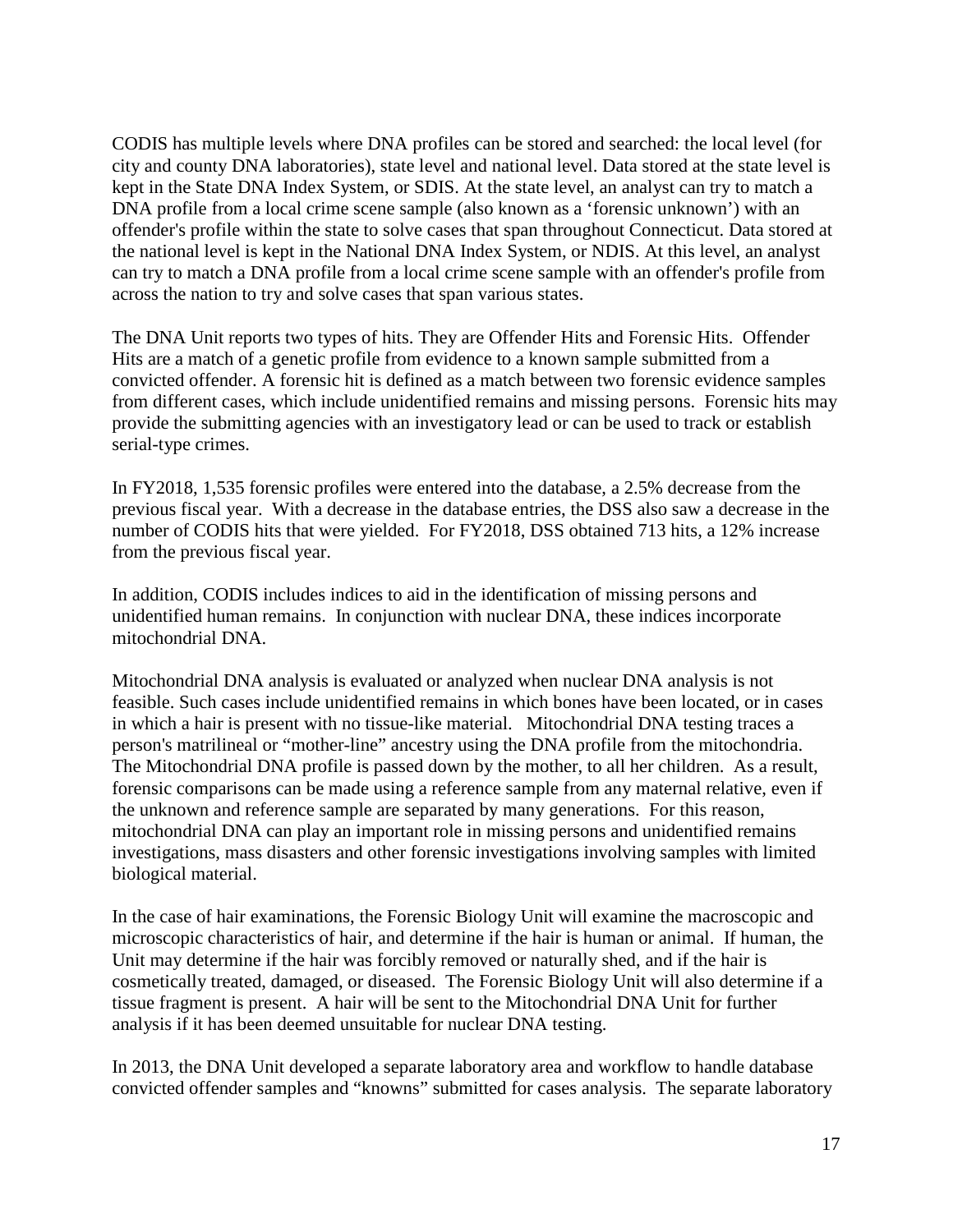area and workflow allows the database samples and "knowns" to be processed quickly and minimizes the possibility of cross transfer with evidentiary samples. "Knowns" are a forensic term used to describe a sample (blood or buccal) submitted from a known individual for comparison or elimination purposes. In the case of a property crime, the "knowns" may be from homeowners for elimination purposes. Due to the increased communication with the submitting agencies, there has been progress in the submission of elimination "knowns," which has improved comparisons in DNA casework and has also eliminated the entry of profiles into the CODIS Database that may not be probative. In FY2018, the DSS processed 1,171 "knowns" submitted for case analysis. This is a 58% decrease from the previous fiscal year.

#### **Chemistry Unit**

The Chemistry Unit of the DSS analyzes evidence involving hit-and-run, fire debris, and gunshot residue (GSR)-related cases. Paint (usually, automotive), ignitable liquid, and elemental examinations within GSR kits are the most common types of requests that are received within the unit. A combination of classical wet-bench chemical techniques and instrumental analyses can be used within each case.

Examiners are asked to analyze paint evidence from cases which usually evolve from hit-and-run incidents or other related investigations. They participate in a collaborative effort in maintaining the Paint Data Query (PDQ) database which is housed and overseen by the Canadian Royal Mounted Police (CRMP). State and local law enforcement agencies investigating hit-and-run homicides and other cases rely on the Chemistry Unit's accessibility to, and expertise within, the PDQ database. The PDQ contains over 21,000 samples of paint systems, which represent over 74,000 individual paint samples from vehicles dating from 1960 to the present. This database assists law enforcement agents in their investigations of cases by providing the list of possible years, models and makes as the source of evidentiary paint samples. The primary instrumental techniques used for paint is a combination of microscopy and Fourier-transform infrared spectrophotometry (FTIR).

Another function of the Chemistry Unit is to examine evidence for the presence of particles consistent with gunshot residue (GSR). Evidence is usually submitted in the form of GSR kits and includes swabs taken from law enforcement. Clothing can also be submitted in order to determine if an individual may have been in close proximity of a recently discharged firearm. Evidence is examined by a technique called scanning electron microscopy using energy dispersive X-ray spectroscopy. In FY2018, the Unit received 83 such requests for analysis, a 32% increase from the previous fiscal year.

Suspected arson and other cases involving ignitable materials are analyzed within the Chemistry Unit. A technique called headspace analysis is utilized to extract volatile chemicals from evidence. Such chemicals are trapped and subsequently analyzed by gas chromatography/mass spectrometry (GC/MS) in order to identify chemicals/material which may have been used to either start or accelerate fires. The Chemistry Unit assisted with ignitable liquid sample preparation for the Department's Canine Training Unit. In FY2018, the Unit received 100 requests for analysis, a 2% decrease from the previous fiscal year.

## **Toxicology Unit**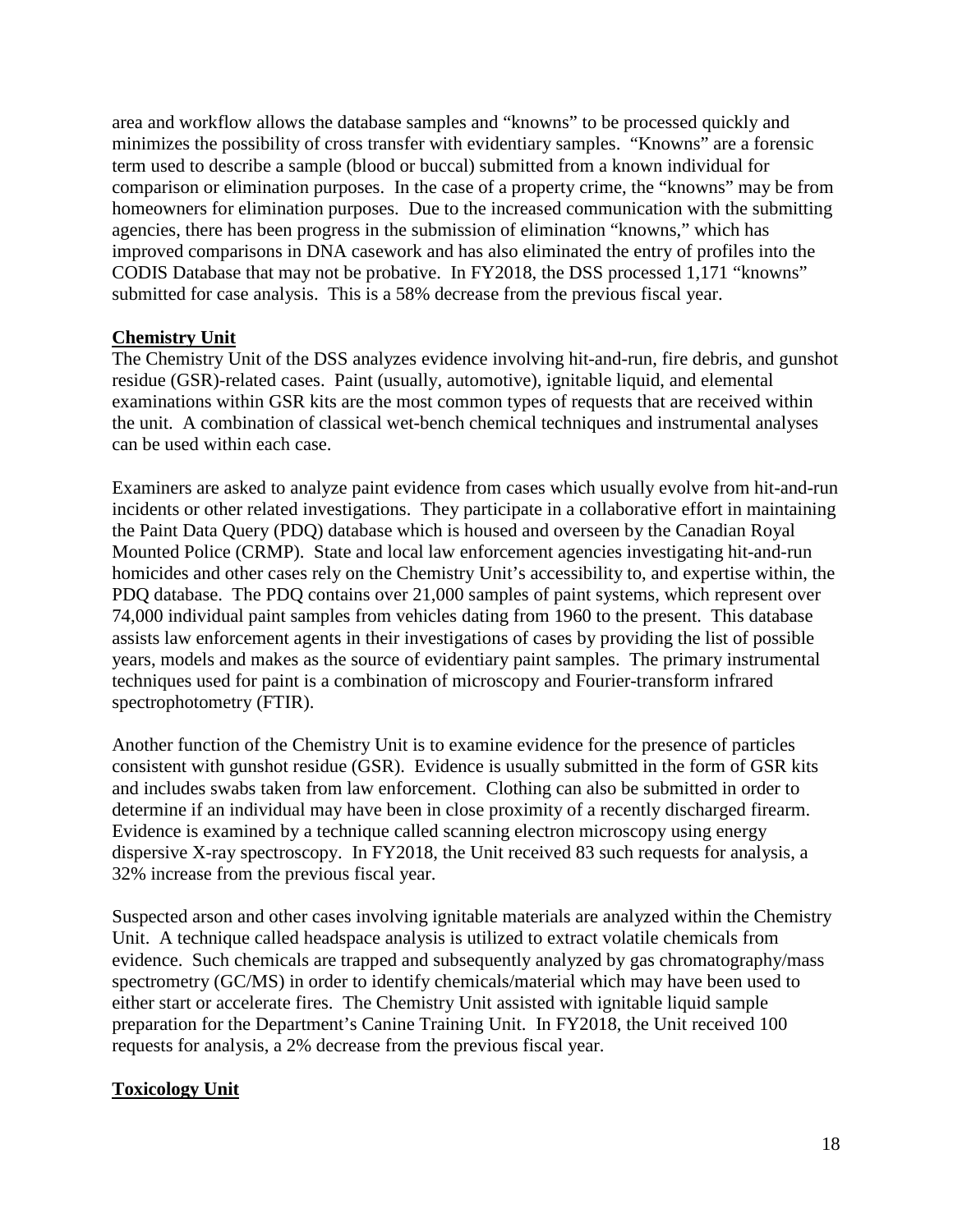The Toxicology Unit analyzes blood, urine, and other body fluids in support of driving under the influence (DUI), drug-facilitated sexual assault (DFSA), and postmortem cases in support of local, state, and federal agencies. The majority of work within the unit involves analyzing antemortem samples (e.g., urine and blood) for the presence of ethanol and/or other chemicals which may have caused impairment within drivers of motor vehicles. For post-mortem sample analyses, a variety of evidence (e.g., blood, vitreous humor, urine) may be received. These cases are usually limited to analyzing samples from decedents as a result of motor vehicle crashes, homicides, and traumatic suicides.

In June 2016, a productive and collaborative relationship emerged between the Office of the Chief Medical Examiner (OCME) and the DSS laboratory, the result of DSS' expansion of its toxicological services to include post-mortem samples. Analyses performed within the Toxicology Unit utilize immunoassay techniques, gas chromatography/mass spectrometry methodologies, and liquid chromatography/mass spectrometry. Extensive chemical libraries are utilized for the identification of drugs and other chemicals. Headspace gas chromatography, liquid chromatography/mass spectrometry, and accurate-mass determination are all powerful instrumental techniques that are housed and available to be used by toxicologists. This unit also provides conversions of ethanol data for law enforcement in situations where submitting agencies may only have hospital medical records indicating ethanol within suspected DUI operators. In FY2018, a total of 2,916 requests were received for a variety of analyses within the Toxicology Unit, a 16% decrease from the previous fiscal year.

#### **Controlled Substance/Breathalyzer Unit**

The Breath-Alcohol sub-unit is responsible for training and certifying personnel as instructors, and subsequently operators, of the use of breath-alcohol testing devices utilized within the state of CT. Examiners instruct law enforcement trainers so that statewide quality assurance and operational standards are followed by all law enforcement agency operators when administering breath-alcohol tests. Evaluation and maintenance certification of breath-alcohol testing instruments is conducted by Examiners. The Unit updates documents offering proof that breathalyzer instructors are trained and that breathalyzer instrument's functionality are maintained. Examiners are often summoned to provide education certificates for instructors and/or maintenance records for instruments during either discovery or freedom of information act (FOIA) requests. In FY2018, there were 22 breath-alcohol training classes provided by the DSS resulting in 321 persons being certified as instructors and operators. This is a 1% increase in the number of certified instructors/operators in comparison to the previous fiscal year.

Controlled Substance sub-unit personnel identify drugs, concentrating on substances that are controlled within the Controlled Substances Act. Bulk drugs, drug residue, and drug paraphernalia are readily seen as evidence that is submitted for analysis. While the more commonly analyzed substances tend to be marijuana, cocaine, MDMA, fentanyl and heroin, newer drugs such as synthetic cannabinoids, bath salts, and fentanyl analogues have been increasing in frequency. Pills and tablets, both manufactured and counterfeit also comprise the evidence received within that sub-unit. Recent trends include the continually expanding set of new synthetic analogue drugs commonly referred to as synthetic marijuana/cannabinoids and bath salts. Typical instrumentation used by analysts in this field includes Fourier-transform infrared spectrophotometry (FTIR) and gas chromatography/mass spectrometry (GC/MS).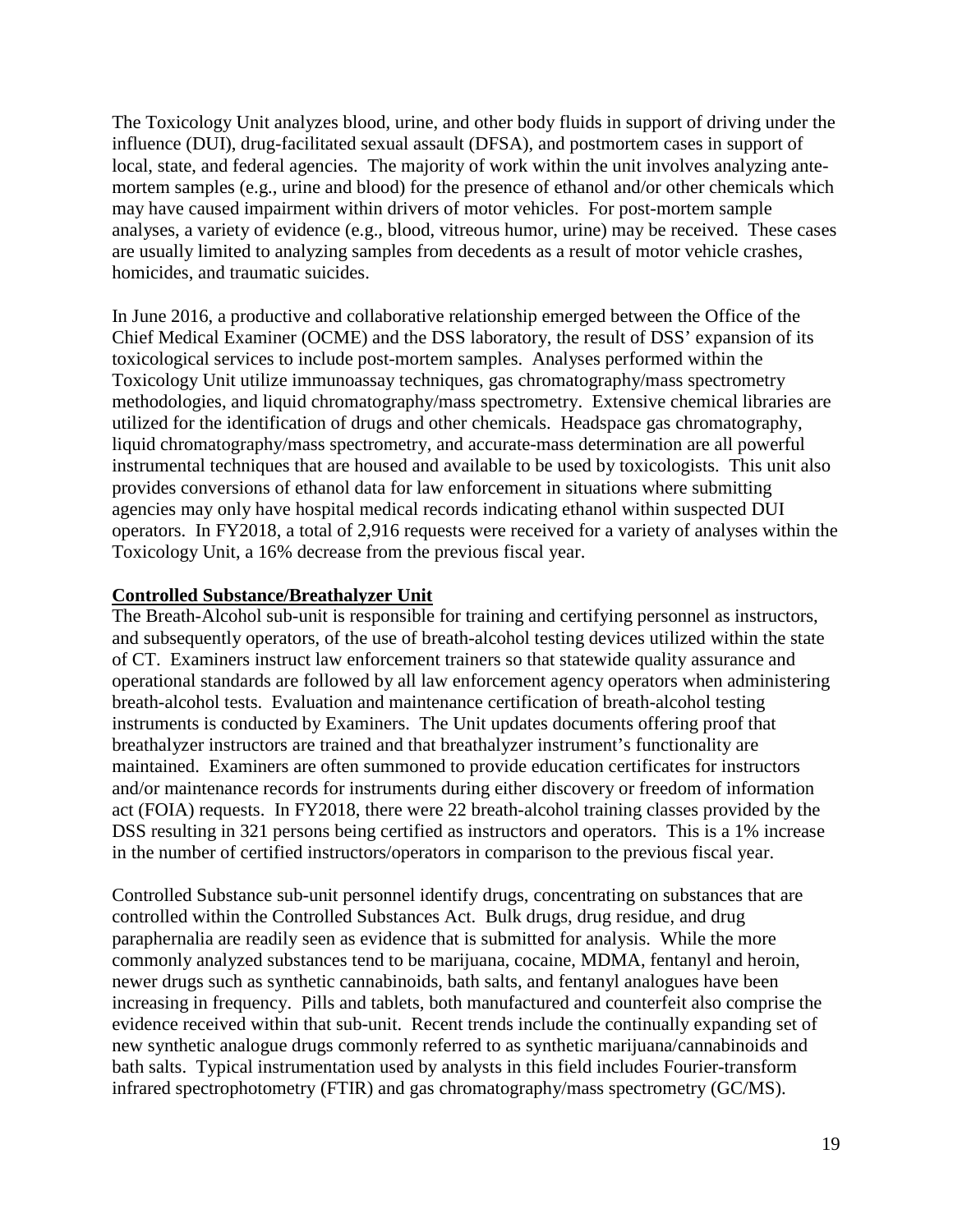Occasionally, personnel respond with the CT Department of Energy and Environmental Protection (DEEP), as well as the U.S. Drug Enforcement Administration (DEA), to clandestine drug labs in the field. Analysts can provide both technical and safety support during the response, as well as answer questions that investigators might have regarding evidence collection and proper packaging. In FY2018, 662 requests for drug analyses were received, a 21% increase from the previous fiscal year. There were four clandestine laboratory investigations in FY2018, one more than the previous fiscal year.

The DSS has experienced an increase for fentanyl detected within cases. In FY2018, 222 submissions were reported to contain fentanyl. This is a 23% increase in comparison to the fentanyl detected submissions reported in FY2017.

## **Computer Crimes and Electronic Evidence Unit**

The Computer Crimes and Electronic Evidence Unit is divided into two separate sub-units: the Investigations Unit and the Forensic Analysis Unit. In this Unit, State and local police officers work in conjunction with computer forensic science examiners. The Computer Crimes and Electronic Evidence Unit was one of the founding members of the Internet Crimes Against Children Task Force Program (ICAC). The ICAC program is a national network of 61 coordinated task forces representing over 2,000 federal, state, and local law enforcement and prosecutorial agencies. Since 1999, the Connecticut ICAC Task Force has continued to work with other federal, state and local law enforcement agencies in responding to cyber enticement, child exploitation and child pornography cases. Presently, the Connecticut ICAC Task Force consists of 51 affiliate local law enforcement agencies. As part of this Task Force, Connecticut is a recipient of ICAC funding from the United States Department of Justice.

The DSS was a recipient of the ICAC Forensic Capacity Hiring Program for Wounded Veterans Grant Program. The funding for this grant was used to hire a wounded veteran as a consultant to conduct computer forensic analysis and assist in the evaluation and dissemination of Cybertips that are received by the Task Force regarding possible child pornography cases.

The goal of the Forensic Analysis Unit is to examine seized computers and other electronic storage devices (ESD) such as cell phones, tablets, iPods, and gaming devices, for evidentiary value. A significant number of cases involve the exploitation of children in the areas of human trafficking and child pornography. For FY2018 this unit received approximately 303 requests, a 17% decrease from the previous fiscal year.

In 2013, the Computer Crimes and Electronic Evidence Unit, the Chemistry Unit, and members of the CSP Canine Training Unit, collaborated to train dogs with the ability to detect electronic storage devices (or ESD-K9). Currently, the State of Connecticut has two such canines in use and they have successfully aided investigators in the recovery of hidden electronic storage media. This project has gained national attention and is anticipated to develop further over the next few years as a full-fledged training program.

In FY2018, K-9 Selma was deployed on 60 searches to assist Federal, State, and local agencies. During these searches, Selma alerted to 162 electronic storage devices in which 116 were concealed or previously not detected by human search.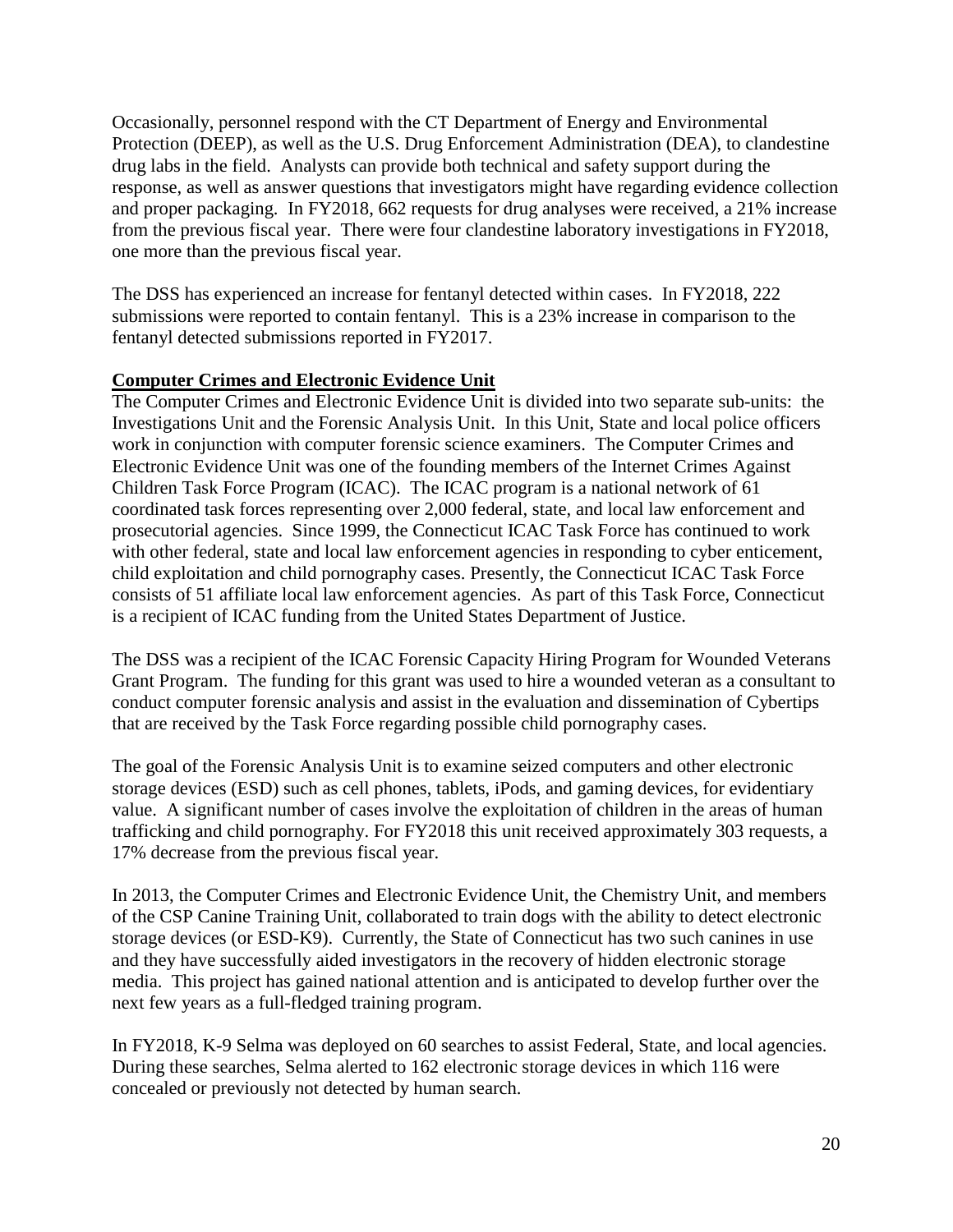## **Multimedia and Image Enhancement Unit**

The Multimedia and Image Enhancement Unit was created in 2007 and achieved accreditation in the fall of 2011. This Unit accepts analog and digital video, audio and photographic evidence, providing duplications and enhancements as requested. The majority of the cases submitted to this Unit are for driving under the influence related charges. Other casework can arise from a variety of investigations including homicides, sexual assaults or child pornography. The Multimedia and Image Enhancement Unit received 141 requests in FY2018, a 37% decrease from the previous fiscal year.

The Multimedia and Image Enhancement Unit also assists law enforcement agencies with video retrievals from the crime scene or related locations. In FY2017, this Unit responded to 16 calls for assistance in retrieving video at scenes, a 24% decrease from the previous fiscal year.

## **Latent Print Unit**

The Latent Print Unit analyzes and compares latent prints to known prints of individuals in an effort to make identifications or exclusions. Latent prints are impressions produced by the ridged skin, known as friction ridges, on human fingers, palms, and soles of the feet. This Unit examines a variety of physical evidence utilizing the latest physical and chemical print development techniques. This Unit examines submitted photographs and lifts employing enhancement filters to bring out the best possible detail from latent evidence. Comparisons are conducted between the latent print and known impressions using the ACE-V (analysis, comparison, evaluation and verification) methodology. The DSS searches the Automated Fingerprint Identification System (AFIS) and currently uses the FBI's Next Generation Identification (NGI) system, which replaced the Integrated Automated Fingerprint Identification System (IAFIS (). The DSS Latent Print Unit also approves the personnel utilizing local AFIS systems in police departments.

The Latent Print Unit is able to use the latent print system to search latent prints left at crime scenes or developed from submitted evidence against a centralized national fingerprint repository. Both the AFIS and NGI systems return a list of potential candidates with corresponding fingerprint images and other related information for comparison purposes. The Latent Print Unit also uploads all unidentified latent prints into an Unsolved Latent File located in the NGI System. In FY2018, there were 1,098 latent prints entered/searched (25% decrease from FY2017) in the AFIS and NGI systems. As a result of these searches, the Unit received 206 hits (19% latent to database hit rate) to known fingerprint cards from arrested persons. In comparison to the previous fiscal year, the DSS experienced a 3% increase in latent to database hit rate.

In FY2018, the Latent Print Unit received 800 requests for analysis, a 14% decrease from the previous fiscal year.

## **Questioned Document and Imprints Units**

The Questioned Document Unit routinely examines evidence to determine the authenticity of a document or writing. Comparison of rubber stamp impressions to signature/handwriting comparison can also be provided. The Questioned Document Unit also examines scratch-off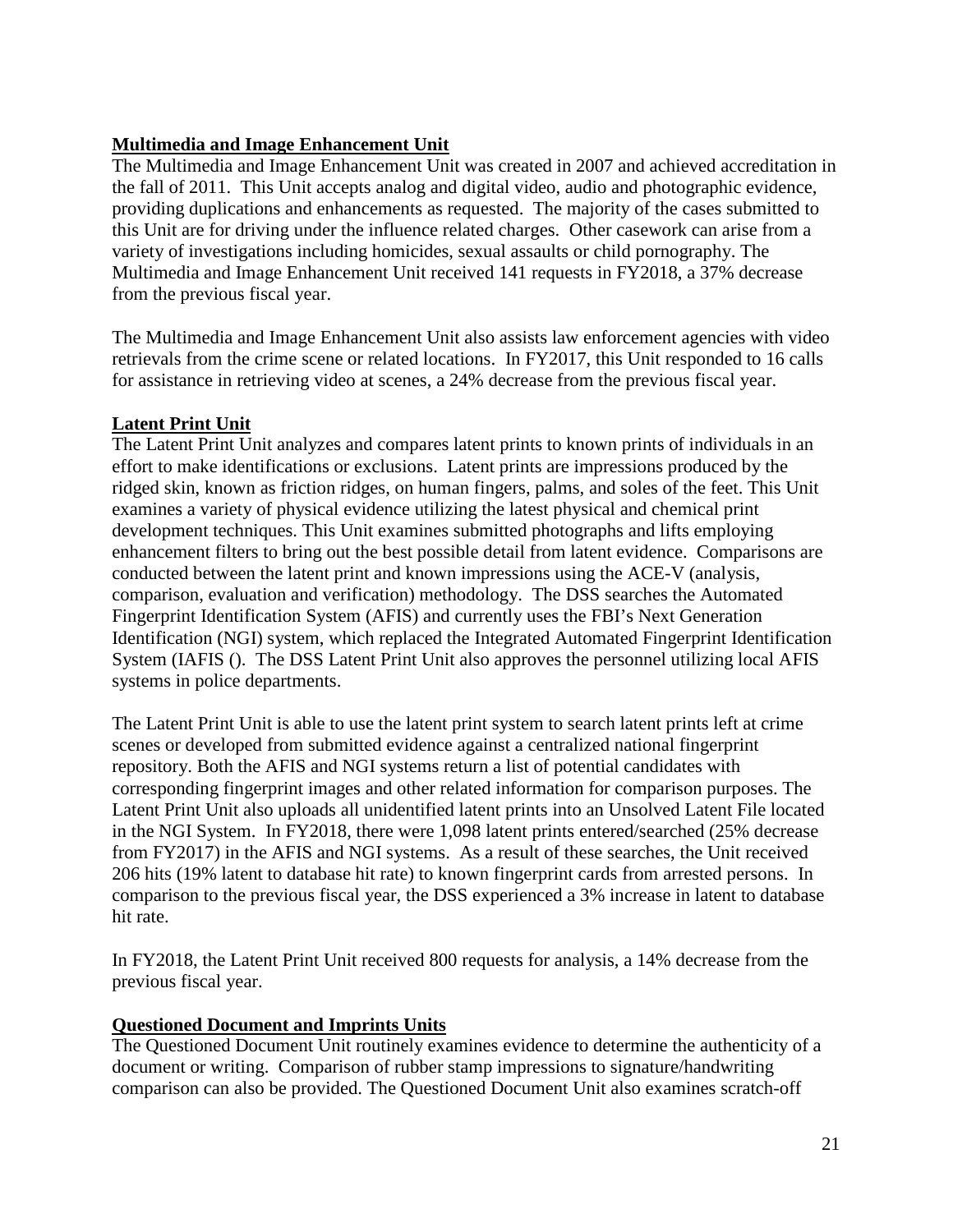lottery tickets prior to release into the Lottery System. Specifically, the Unit exams the test lots of the lottery games for quality of its "scratch coating" to make sure that tampering or detection of numbers is not possible until the ticket is purchased. In FY2018, the Questioned Documents Unit examined 41 lottery requests to include games and books of tickets, a 9% decrease from the previous fiscal year.

The Imprints Unit examines footwear and tire-tracks for characteristics that are unique or individualizing in nature. These characteristics may be used to make comparisons to known exemplars submitted for analysis. Known exemplars are tread or tire track patterns taken from known objects.

The Imprints Unit utilizes a shoeprint database called the Shoeprint Image Capture and Retrieval (SICAR). This database is used to search for a footwear manufacturer by the physical characteristics of the shoe tread pattern.

There are two examiners assigned to the Questioned Documents and Imprints Units. These two Units received 95 requests in FY2018, a 7% decrease from the previous fiscal year.

## **Firearms Unit**

This Unit receives evidence consisting of various types and calibers of firearms, firearm components, ammunition, and ammunition components. The ammunition-type evidence is examined for microscopic markings to identify the possible make and model of the firearm that the ammunition evidence may have been used in. In addition, images taken of the cartridge casings submitted to DSS are entered into the National Integrated Ballistic Identification Network system (NIBIN), a database containing high resolution images of cartridge case evidence. These digital images can be compared to other images submitted by other Laboratories or police departments to determine if the same firearm was used, resulting in a database hit. In FY2018, the DSS entered 1,914 images/acquisitions into this system, 425 of which were from destruction guns. The DSS received 409 hits to the entries made (12 of these hits were to destruction guns), a 13% decrease from the previous fiscal year.

This Unit also examines evidence for tool mark comparisons; e.g., forcible burglaries and property damage investigations. Toolmark evidence can be important in cases when an item submitted with unique markings may be able to link several serial type property crimes.

This Unit recently added Distance Determination to its testing abilities. The examiners in this Unit will examine chemical residues on clothing or other articles in which a projectile has passed through. Analyses of the patterns of the chemical residues are compared to test fires produced by a known weapon. Through the analysis of the patterns, the examiners can estimate a distance range from the muzzle of the gun to the target.

In FY2018, the Firearms Unit received 1,651 requests for analysis, a 20% increase from the previous fiscal year.

#### **Successes and Challenges**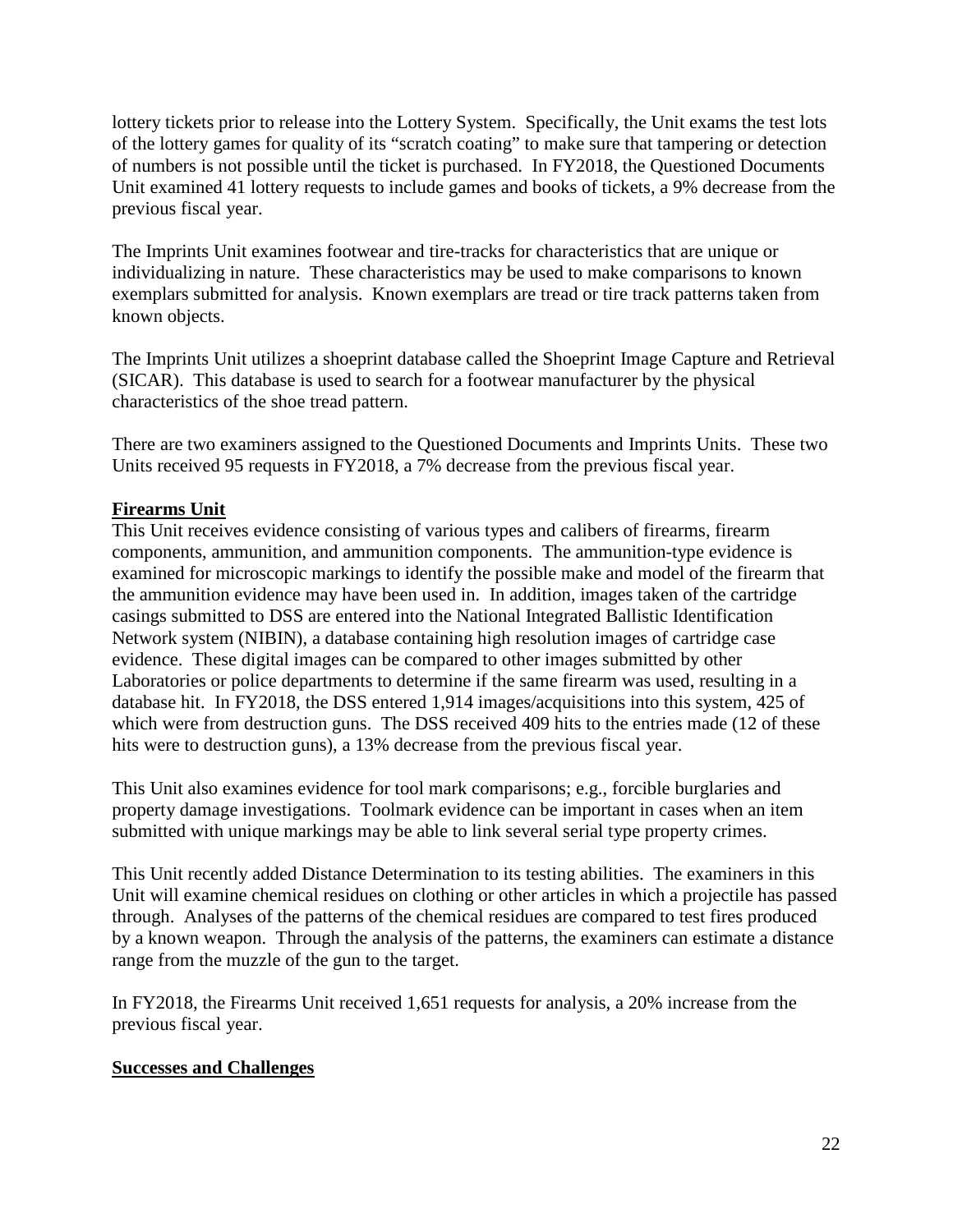The Evidence Submission Guidelines that had previously reduced/restricted the number of cases and service requests submitted to the Division of Scientific Services were lifted in February of 2015. As a result, the DSS experienced a 59% increase in the number of requests submitted for FY2017 compared to FY2015 and a 16% increase for FY2017 compared to FY2016. There has been an 11% decrease in the number of requests submitted for FY2018 compared to FY2017. The DSS has cross trained analysts in other disciplines to assist in reducing unit specific backlogs.

The laboratory went through a very successful external onsite audit conducted by ANAB-ASCLD/LAB and the FBI DNA Quality Assurance Standards in May 2018. Accreditation provides an essential, external, and independent review and increases the level of confidence for customers and all interested parties in the work and work product of the laboratory.

Units routinely assess their workflows to include the evaluation of emerging technology to improve efficiencies while still maintaining the highest level of quality. The DNA Unit is continuing use of STRmix™ probabilistic genotyping software for DNA mixture interpretations. STRmix<sup>™</sup> is a breakthrough for forensic analyses as it can assist investigations using DNA evidence that was previously considered too complex to interpret. The DSS is currently 1 out of 30 laboratories throughout the United States that has successfully completed this undertaking.

In May of 2017 a federally funded \$500,000 analytical instrument was validated for the detection of a wide variety of drugs causing impairment to Connecticut drivers and sometimes death. The ultrasensitive Q-Exactive liquid chromatograph/mass spectrometer (LC/MS) allows toxicologists to detect drugs in the picogram per milliliter level, which greatly improves detection. Besides its sensitivity, the instrument is one of the first of its kind to perform both screening and confirmation of drugs simultaneously, through the use of accurate mass technology using an Orbitrap®. This instrumentation will help streamline toxicological analyses and provide timely, accurate results to the lab's customers.

In September of 2017, a federally funded \$225,000 instrument, LTQ liquid chromatograph/mass spectrometer (LTQ/MS) was validated for casework. This instrument provides enhanced drug identification over previously existing instrumentation.

In FY18, the Latent Print Unit evaluated statistical software to be used to in latent print comparisons. This evaluation led to a validation study and results that indicate that this software can provide an additional means to verify the findings of examiners. The unit is currently working on standard operating procedures to begin incorporating this into casework.

The Computer Crimes Unit successfully implemented the "Chip Off" process as a means of extracting data from broken digital devices. This "Chip Off" process allows the examiner to go directly to the electronic chips containing data inside the devices to extract the evidence.

In FY18, the National Integrated Ballistic Information Network (NIBIN) expanded its standard search capabilities to include thirteen sites in the New England area which includes New York, New Jersey, Rhode Island and Massachusetts. The NIBIN database contains images of cartridge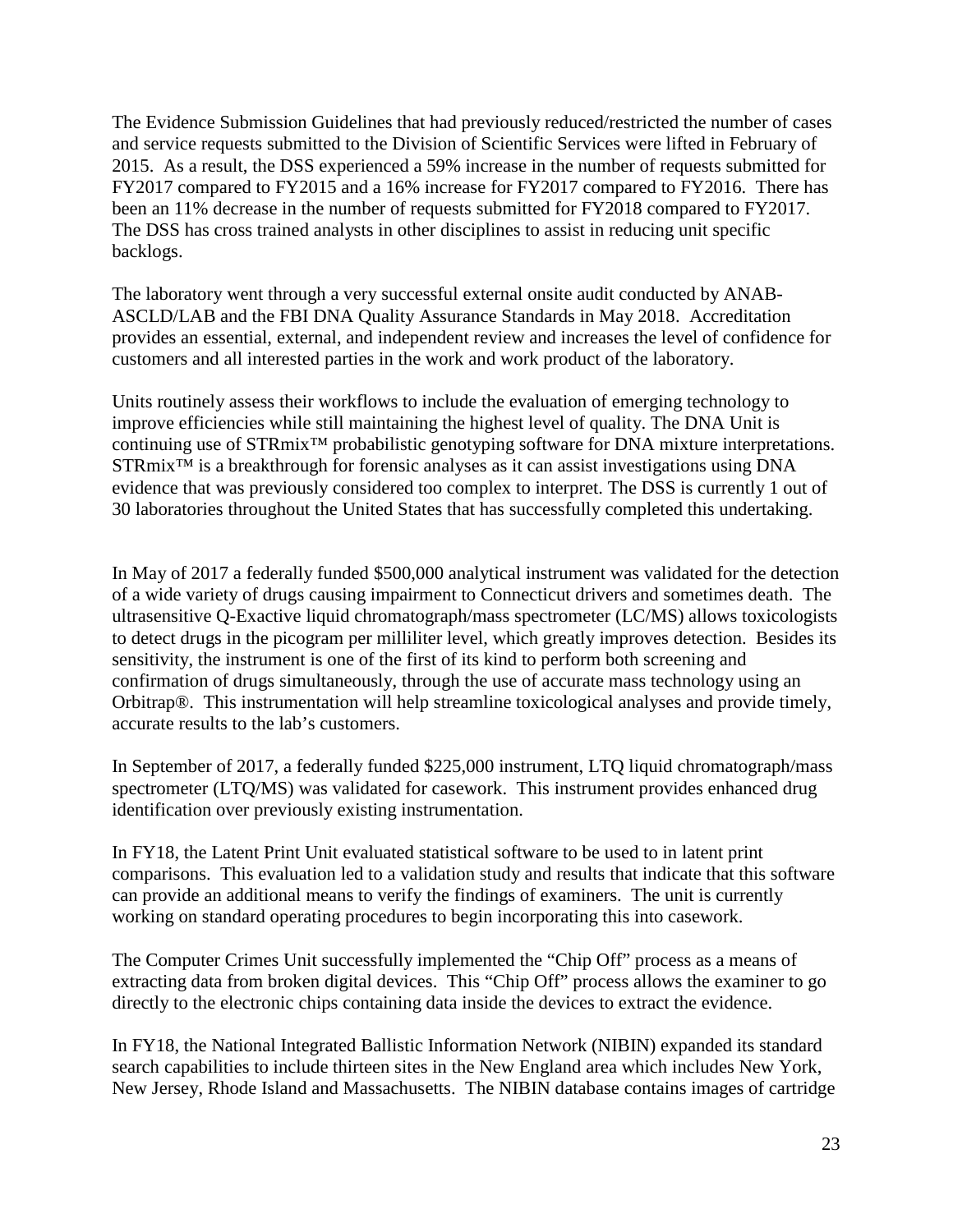case evidence recovered from crimes scenes or from weapons recovered by law enforcement agencies. DSS is now continually searching the New England area for links between cases via ballistic evidence. Previously, DSS was primarily only searching the State of Connecticut.

# **DIVISION OF STATE POLICE**

The Division of State Police is charged with the protection of the state's residents and the promotion of public safety through the appropriate enforcement of the state's criminal, motor vehicle, narcotics, and liquor laws. The Connecticut State Police (CSP) has an authorized sworn strength of 1,201 troopers, but currently consists of 948 sworn troopers. Established in 1903, the CSP is proud to be the first state police agency in the nation. The CSP received initial accreditation status through the Commission on Accreditation for Law Enforcement Agencies (CALEA) in 1988, and received reaccreditation most recently in March 2016. This accreditation demonstrates the agency's ongoing compliance with the most stringent of administrative and operational standards, which are recognized and accepted both nationally and internationally. The CSP remains one of the larger CALEA accredited agencies. The CSP is also accredited in Connecticut by the Police Officer Standards and Training Council (POSTC).

The Division of State Police is divided into three offices. The largest office is the Office of Field Operations, which provides direct law enforcement services to the residents of the state. The Office of Administrative Services provides logistical support to the department while maintaining several registries and licensing bureaus, and the Office of Professional Standards and Support Services investigates complaints against department personnel, inspects the personnel and the facilities of the division, ensures ongoing agency accreditation with national and state accreditation standards, conducts recruitment, selection and training of State Police personnel, and provides investigative support services. Under CGS Section 29-1b(a), the Colonel of the State Police serves as a Deputy Commissioner.

## **Office of Field Operations**

The Office of Field Operations is responsible for the delivery of police services statewide through three geographical districts (Western, Central and Eastern), which includes a total of 11 Troops and three Major Crime Units. Troopers from State Police Troops provide primary law enforcement services for 78 of the 169 towns in Connecticut and most state property, and patrol approximately 7,000 miles of state highway. The Office also includes the Bureau of Special Investigation, the Traffic Services Unit, the Emergency Services Unit, the Cyber, Intelligence and Counterterrorism Unit, Stadium Operations (Rentschler Field) and the Governor's Security Unit.

## **Major Crime Units**

Each District has a Major Crime Unit that includes a Criminal Investigation (CI) Unit at each Troop and a Major Crime Van that serves the entire district. Their primary role is to investigate serious crimes, including homicides, serious assaults, bank robberies, kidnappings, sexual assaults, suspicious deaths, suspected arsons, and other felony investigations that would be likely to require extensive or complicated investigative efforts beyond the capabilities of the Troop or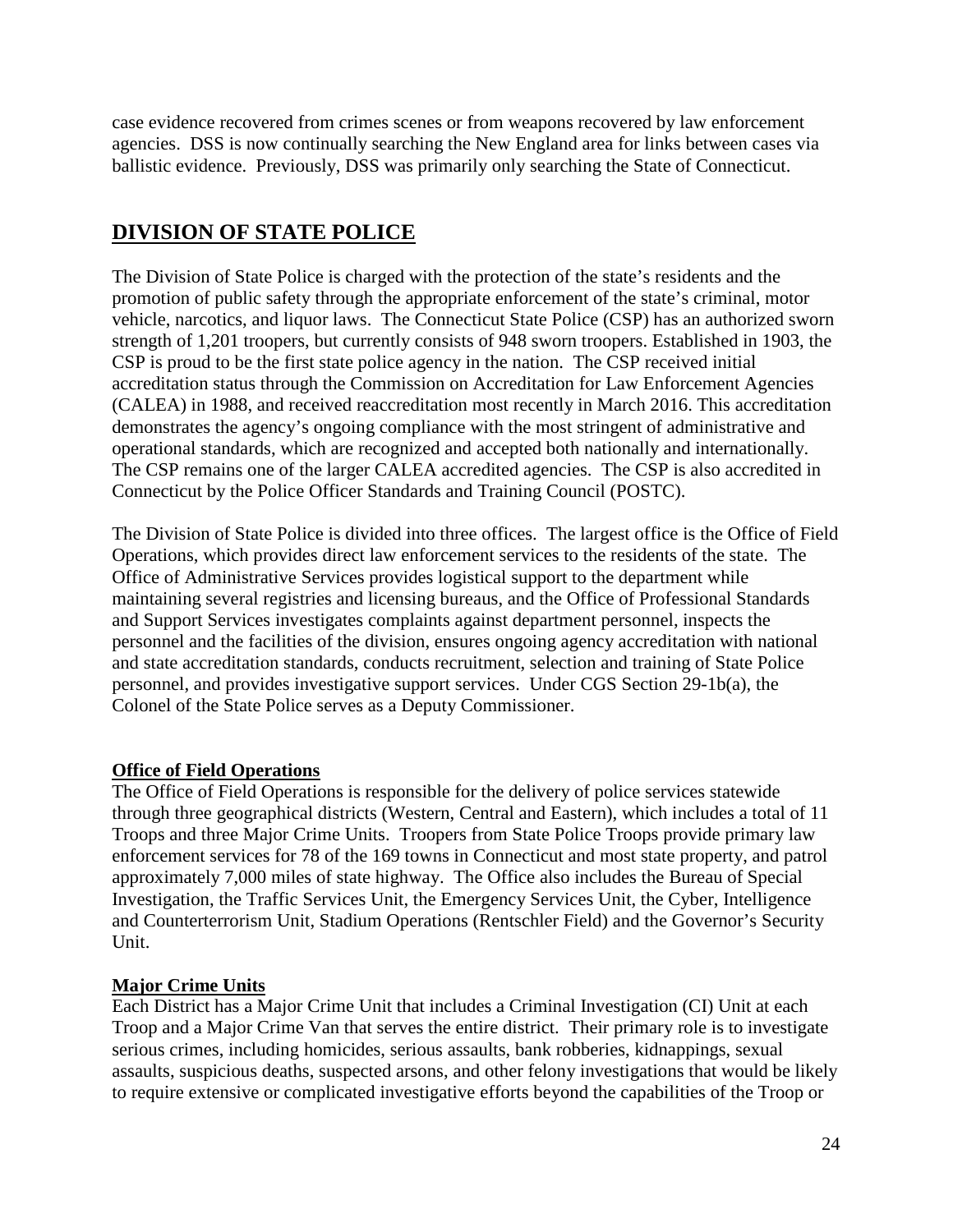local police investigators. The State's Attorney Offices frequently call upon the Major Crime Units to investigate police-related uses of force. The Missing Persons Team is comprised of veteran Major Crime Unit Detectives. CSP formed the team to investigate complex and/or cold missing persons' cases. The team works with federal and local partners including the State's Attorney Offices and the Office of the Chief Medical Examiner, focusing on both State Police and local police jurisdictions' missing persons' cases, and achieving significant investigative success.

#### **Bureau of Special Investigation (BSI)**

The Bureau of Special Investigation consists of seven specialized units. They are the Statewide Narcotics Task Force (SNTF), the Statewide Organized Crime Investigative Task Force (SOCITF), the Statewide Urban Violence Cooperative Crime Control Task Force (SUVCCCTF), the Connecticut Regional Auto Theft Task Force (CRATTF), the Statewide Firearms Trafficking Task Force (SFTTF), the Central Criminal Intelligence Unit (CCIU), and the Extradition Unit (EU). These units conduct both long and short-term criminal investigations concerning the detection and suppression of various criminal enterprises. While primarily staffed with State Police personnel, some of the Bureau's units and task forces are augmented with personnel from local police departments and the Connecticut National Guard. Many investigations are enhanced by established partnerships with the Federal Bureau of Investigation (FBI), Drug Enforcement Administration (DEA), Bureau of Alcohol, Tobacco, Firearms and Explosives (BATFE), U.S. Coast Guard, and Immigration and Customs Enforcement (ICE), as well as other local, state and federal agencies.

#### **Statewide Narcotics Task Force (SNTF)**

SNTF is comprised of Connecticut State Troopers, local law enforcement officers from police departments across the state, federal law enforcement officers from the FBI, DEA, and Homeland Security Investigations (HSI), and is also supported with personnel from the Connecticut National Guard. SNTF has an administrative office in Meriden, and has five field offices spread across Connecticut. SNTF investigators conduct a wide variety of investigations concerning the illegal sales, trafficking, distribution, cultivation, diversion, and manufacturing of narcotics in Connecticut.

Beside enforcement initiatives, SNTF, through a COPS – Anti-Heroin Task Force Grant, developed and implemented a pilot community outreach program related to the heroin / opiate epidemic. This new community oriented police outreach program, named CRISIS (**C**onnection to **R**ecovery through **I**ntervention, **S**upport & **I**nitiating **S**ervices), is currently focused within the Troop E area of operations in southeastern Connecticut, due to the high number of NARCAN deployments due to the opioid epidemic.

The CRISIS Initiative established a partnership between the Connecticut State Police, the Department of Mental Health and Addiction Services (DMHAS) – Southeastern Mental Health Authority, Griswold PRIDE, Connecticut Community for Addiction Recovery (CCAR), Connecticut Alliance to Benefit Law Enforcement (CABLE), as well as other non-profit organizations and community members. This collaboration provides healthier outcomes for people and families struggling with addiction and mental health issues, enhances the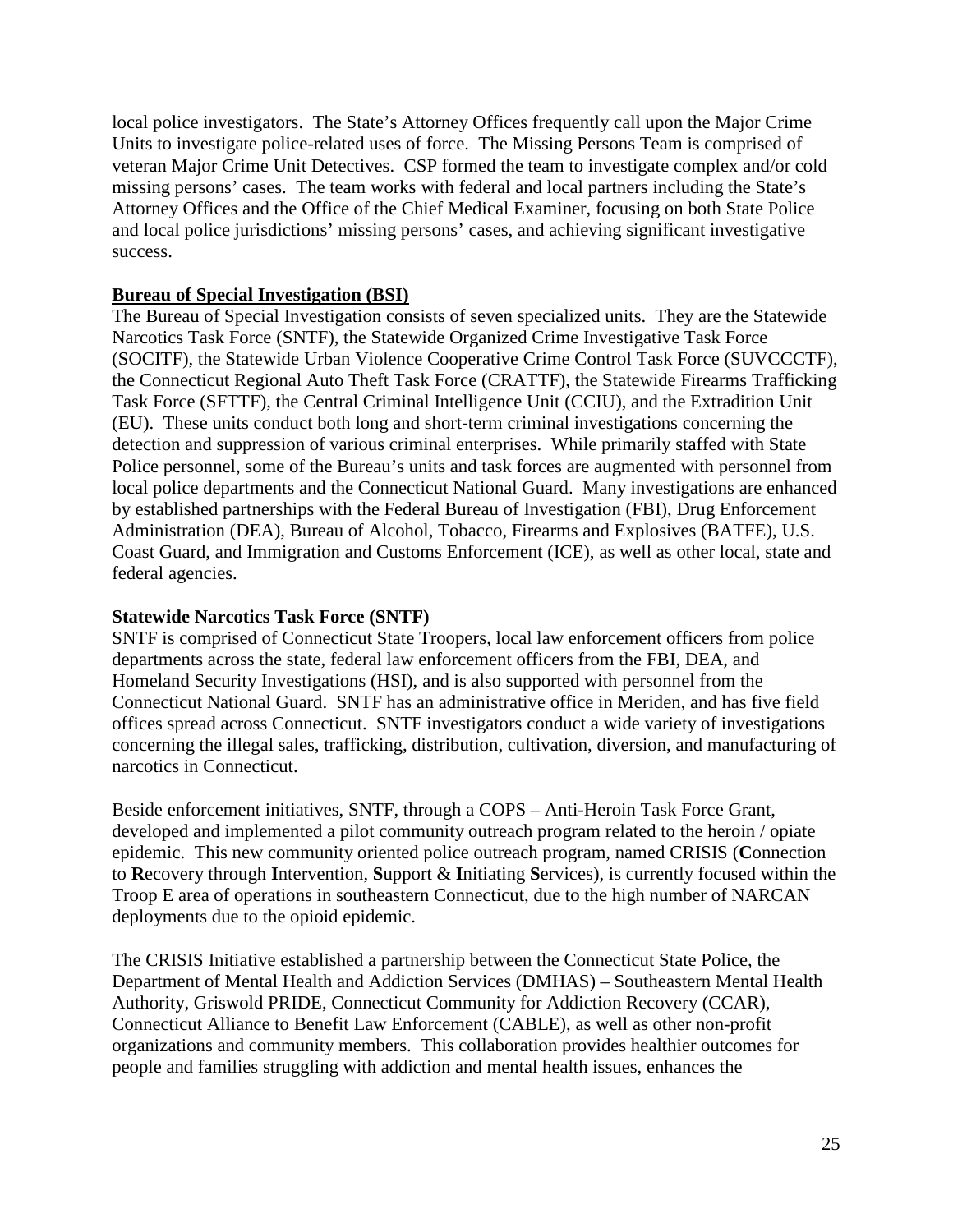community's relationship and trust with law enforcement and provides a fast track into recovery services.

## **Statewide Organized Crime Investigative Task Force (SOCITF)**

SOCITF has the responsibility of conducting investigations into complex criminal organizations that conduct illegal activities in Connecticut. The nature of these investigations is characteristically intricate and often involves cooperation with various law enforcement agencies such as the FBI, DEA, HSI, and other Connecticut local law enforcement agencies.

## **Statewide Urban Violence Cooperative Crime Control Task Force (SUVCCCTF)**

SUVCCCTF is comprised of Connecticut State Troopers, federal and local law enforcement officers whose primary mission is targeting urban violence by conducting and coordinating investigations in connection with crimes of violence and other criminality that negatively impact quality of life issues both in and around Connecticut's urban communities.

## **Connecticut Regional Auto Theft Task Force (CRATTF)**

CRATTF is charged with the responsibility of investigating crimes involving the theft of automobiles and other vehicles. Personnel from this task force have specialized skills in the detection and identification of stolen vehicles. They conduct a myriad of investigations including vehicle theft, chop shop operations, and insurance fraud. CRATTF is staffed with Connecticut State Troopers, local law enforcement officers, and members of the Connecticut Department of Motor Vehicles (DMV) with assistance from the National Insurance Crime Bureau (NICB).

## **Statewide Firearms Trafficking Task Force (SFTTF)**

SFTTF investigators are responsible for the investigation of illegal sales, trafficking, and transfer of firearms in Connecticut. This task force is currently comprised of Connecticut State Troopers who work closely with federal investigators from the Bureau of Alcohol, Tobacco, Firearms and Explosives (BATFE).

## **Central Criminal Intelligence Unit (CCIU)**

CCIU provides investigative support to Connecticut State Police personnel, including access to on-line investigative support software and services upon request. For example, CCIU assists with employment background queries for state appointments and positions, and can access certain information from the State of Connecticut Departments of Labor and Revenue Service and the Financial Crimes Enforcement Network (FINCen).

## **Extradition Unit (EU)**

This unit facilitates the coordination of documents between the judicial system, the Governor's Office, and the Secretary of State's Office for the extraditions and renditions of prisoners for both state and local law enforcement agencies and facilitates the transfer of prisoners to out of state law enforcement entities. The unit also coordinates efforts to locate fugitives wanted in other states that may be residing in Connecticut for any state or local law enforcement agency.

## **Cyber, Intelligence & Counter-Terrorism Unit (CICT)**

The Cyber, Intelligence and Counterterrorism Unit consists of the Cyber Crime Unit, the Connecticut Intelligence Center (CTIC), the Joint Terrorism Task Force (JTTF), and the Critical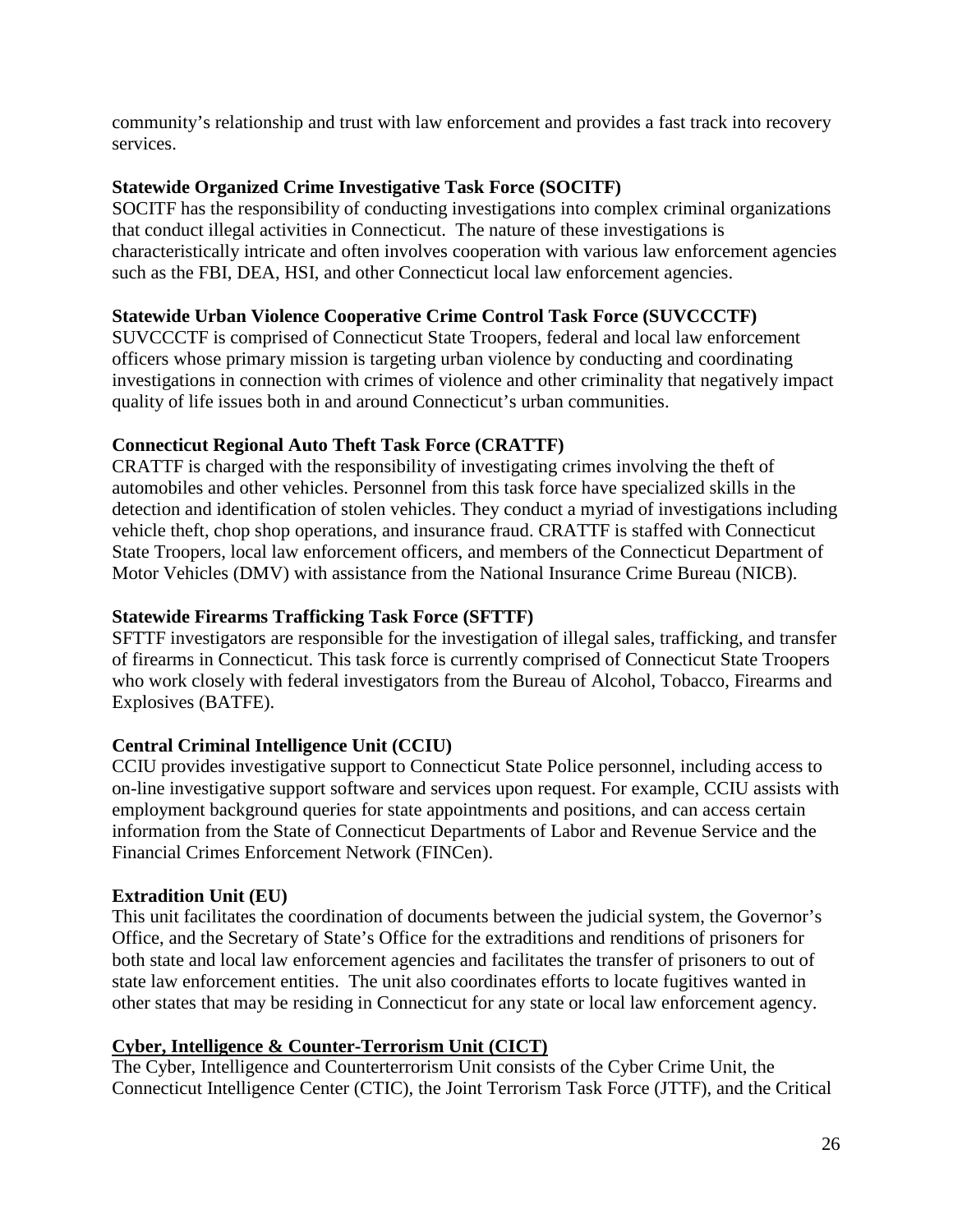Infrastructure Protection Group (CIPG). This unit utilizes many resources within state government to develop unified safety and security measures to prevent, mitigate and manage incidents threatening the quality of life of the residents of Connecticut. The CICT coordinates the collection, analysis and distribution of information and security warnings to state and local government personnel, agencies and authorities, and the public through CTIC; establishes standards and protocols for the use of any intelligence information; and works with federal, state, local, and private sector representatives on cyber, intelligence and critical infrastructure issues.

## **Cyber Crime Investigations Unit**

The Cyber Crime Unit Cyber Crime Investigation Unit was established in 2018 and is primarily tasked with conducting and assisting in investigations where computers, networks, telecommunication devices, and other technological instruments are the vehicle for, or target of, the commission of criminal acts. This unit works in conjunction with the FBI Cybercrime Task Force, the US Attorney's Office, Homeland Security Investigations, the US Secret Service, US Postal Service and Internal Revenue Service, along with other state agencies and municipalities in investigating incidents including, but not limited to: Computer/Network Intrusions, Social Networking / Email Account Compromise, Online Identity Theft, Cyber Stalking / Harassment, Cyber Terrorism and Dark Web/Crypto Currencies (BitCoin).

## **Connecticut Intelligence Center (CTIC)**

The CTIC includes a co-located team of federal, state and local partners including DESPP, the CT Department of Correction, Connecticut National Guard, FBI, the Coast Guard, the Office of the United States Attorney, the U.S. Department of Homeland Security, and municipal police departments. CTIC collects, analyzes and disseminates both criminal and terrorism-related intelligence to law enforcement officials throughout the state, and pertinent vetted information to authorized and appropriate agencies within the first responder and private sectors. CTIC staff includes five regional intelligence liaison officers (corresponding to the five DEMHS regions). CTIC operates under a privacy, civil rights, and civil liberties protection policy.

## **Joint Terrorism Task Force (JTTF)**

JTTF is a FBI task force to which CTU personnel are assigned. The JTTF focuses primarily on terrorism-related issues, with specific regard to investigations with local, regional, national, and international implications. The JTTF is a multi-jurisdictional task force which works collaboratively with its local, state and federal law enforcement partners to conduct terrorismrelated investigations and serves a distinct, but complementary role in securing the homeland.

## **Critical Infrastructure Protection Group (CIPG)**

The CIPG works to assess and protect Connecticut's public and private critical infrastructure assets and key resources, physical and cyber-based, essential to maintaining minimal operational capabilities of government and necessary to the wellbeing of the economy. The CIPG identifies these key assets, assesses their vulnerabilities, participates in multi-agency deter and protect activities, and develops mitigation strategies designed to improve security at those sites. The CIPG also works with the OEM and the State EOC during emergencies to assist in preparedness, response, protection, and recovery issues related to the state's critical infrastructure.

## **Traffic Services Unit (TSU)**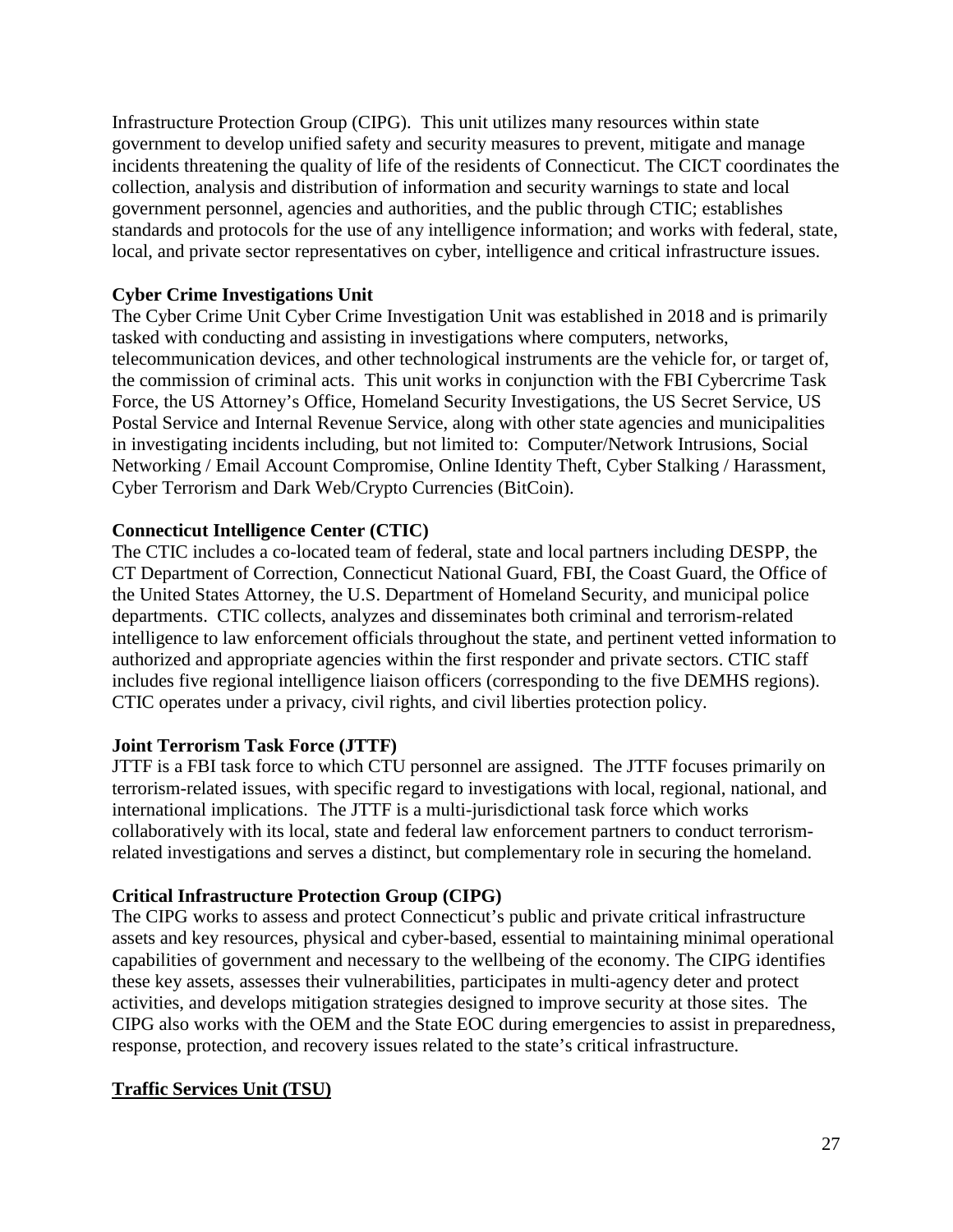TSU is responsible for the administration of specialized traffic enforcement activities statewide. The Commanding Officer of TSU serves as the State Traffic Coordinator. The sworn personnel assigned to the Traffic Services Unit conduct both traffic enforcement duties and commercial enforcement across the State of Connecticut.

TSU Troopers make up the Commercial Vehicle Teams (CVTs) and they conduct weight and safety inspections of commercial vehicles at all fixed weigh stations. CVT Troopers also conduct Safety Inspections and utilize portable scales to weigh commercial vehicles at locations across the state. CVT personnel are certified to conduct federal motor carrier safety inspections of commercial vehicles and are individually equipped to inspect and weigh these vehicles in any location.

TSU frequently provides enforcement and/or commercial vehicle assistance to all State Police Troops and to municipal police agencies. During these operations, TSU troopers will address enforcement in areas experiencing a high incidence of violations and accidents. In addition, the TSU works jointly with Inspectors from the Department of Motor Vehicles' Commercial Vehicle Safety Division in programs to strictly enforce laws related to commercial vehicles. This enforcement effort centers around commercial vehicles that are committing moving violations or operating with safety deficiencies.

There are several other components contained within the Traffic Services Unit that provide specialized services to State Police Troops and municipal police departments. For example, the Collision Analysis and Reconstruction Squad (CARS) provide collision analysis and reconstruction services to State Police commands and municipal police agencies. The Motorcycle Unit provides motorcycle officer training for State Police Troopers and municipal police officers, and also conducts special enforcement, operational, and ceremonial escorts for special events.

The TSU operates the Breath Alcohol Testing Vehicle, which is deployed for state and local police DUI field sobriety checkpoints to increase their operational efficiency by providing an onsite location to process prisoners. The Seatbelt Convincer and Rollover Demonstrator devices are used to educate the public in the importance of utilizing seat belts and are available for public relations and safety programs.

## **Emergency Services Unit (ESU)**

ESU is comprised of the Bomb Squad, Dive Team, Marine Unit, Tactical Team (SWAT), Crisis Negotiators, Aviation, Hazardous Materials Technicians, the Mass Transit Security Unit, and the K-9 Unit. ESU is headquartered at the Fleet Administration building in Colchester and provides specialized assistance to all State Police Troops/Units as well as local, federal, and other state agencies.

## **Bomb Squad**

The Bomb Squad responds to incidents involving explosives, K-9 searches for explosives, fireworks seizures, storage of explosive evidence (not including IEDs) as evidence, technical assistance for post blast investigations, and the destruction of old ammunition, flares and chemical munitions. State Police Bomb Technicians also assist the Federal Bureau of Investigation as members of the Weapons of Mass Destruction Joint Terrorism Task Force.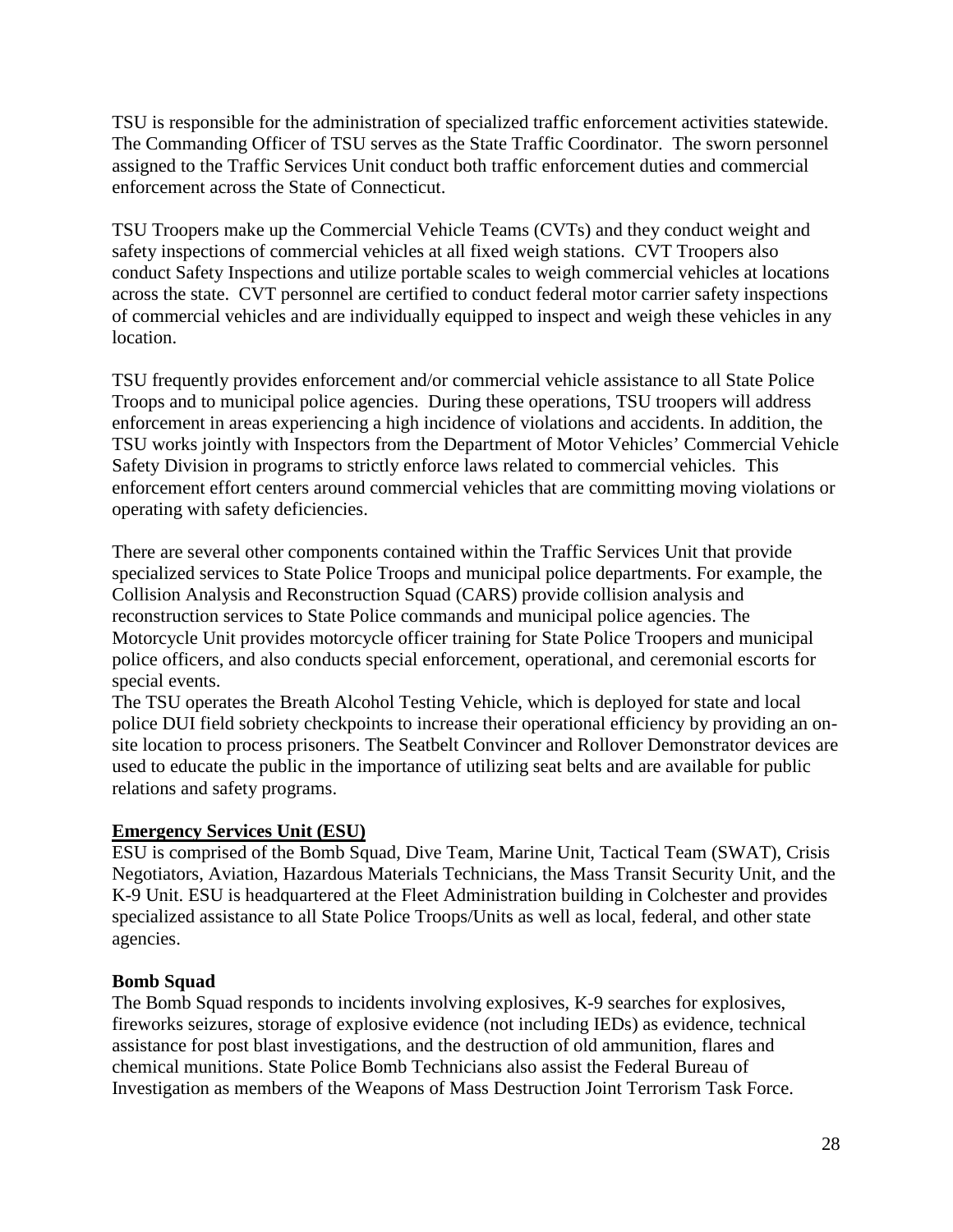#### **Dive Team / Marine Unit**

The Dive Team and Marine Units respond to emergencies in marine environments, including lost boaters, search and rescue, underwater evidence recovery, and hull and pier sweeps.

#### **Tactical Team**

The Tactical Team (SWAT) responds to high-risk incidents including barricaded subjects, hostage situations, searches for armed and dangerous subjects, high-risk warrant services, special transportation protection (i.e., high-risk prisoners, narcotics, and firearms), dignitary protection, and civil disturbance situations.

#### **Crisis Negotiations**

Crisis Negotiators are deployed during tactical situations relative to negotiating with barricaded subjects, hostage takers, and or suicidal individuals threatening the use of physical force against themselves or others.

#### **Aviation Section**

The Aviation Section maintains three Cessna 182 fixed wing aircraft, one Bell 407 Helicopter and one OH58 Helicopter. The section renders assistance to federal, state, and local agencies for searches, aerial speed enforcement, photographic missions, surveillance, evidence transportation and prisoner transportation, marijuana field location and eradication, tactical operations, and forest fire suppression.

#### **Hazardous Materials**

Hazardous Materials technicians assist for any incident involving the use or threatened use of a Weapon of Mass Destruction including chemical, biological, radiological, nuclear, and high yield explosive incidents.

#### **Mass Transit Security**

The **Mass Transit Security Unit** provides radiological detection capabilities as well as explosive detection K-9s at mass transit venues throughout the state. They play an integral role with the Transportation Security Administration's VIPR (Visible Intermodal Prevention and Response) mission, and work closely with other federal, state and local partners including CTRail (DOT), AMTRAK and MTA Police along Connecticut's rail lines and ferry terminals.

#### **Canine Unit**

Assistance from the K-9 Unit is available for tracking, building searches, criminal apprehensions, search and rescue, body recovery, and searches for explosives, narcotics and evidence of accelerants in suspected arson situations. Training is also available for authorized departments.

#### **Office of Administrative Services**

The Office of Administrative Services is divided into two bureaus: The Bureau of Strategic Information Services and the Bureau of Business Development. These Bureaus provide training, planning, and support services to the division, and the agency in its entirety, through a number of specialty units including Reports and Records, Fingerprint Identification, Crimes Analysis, Field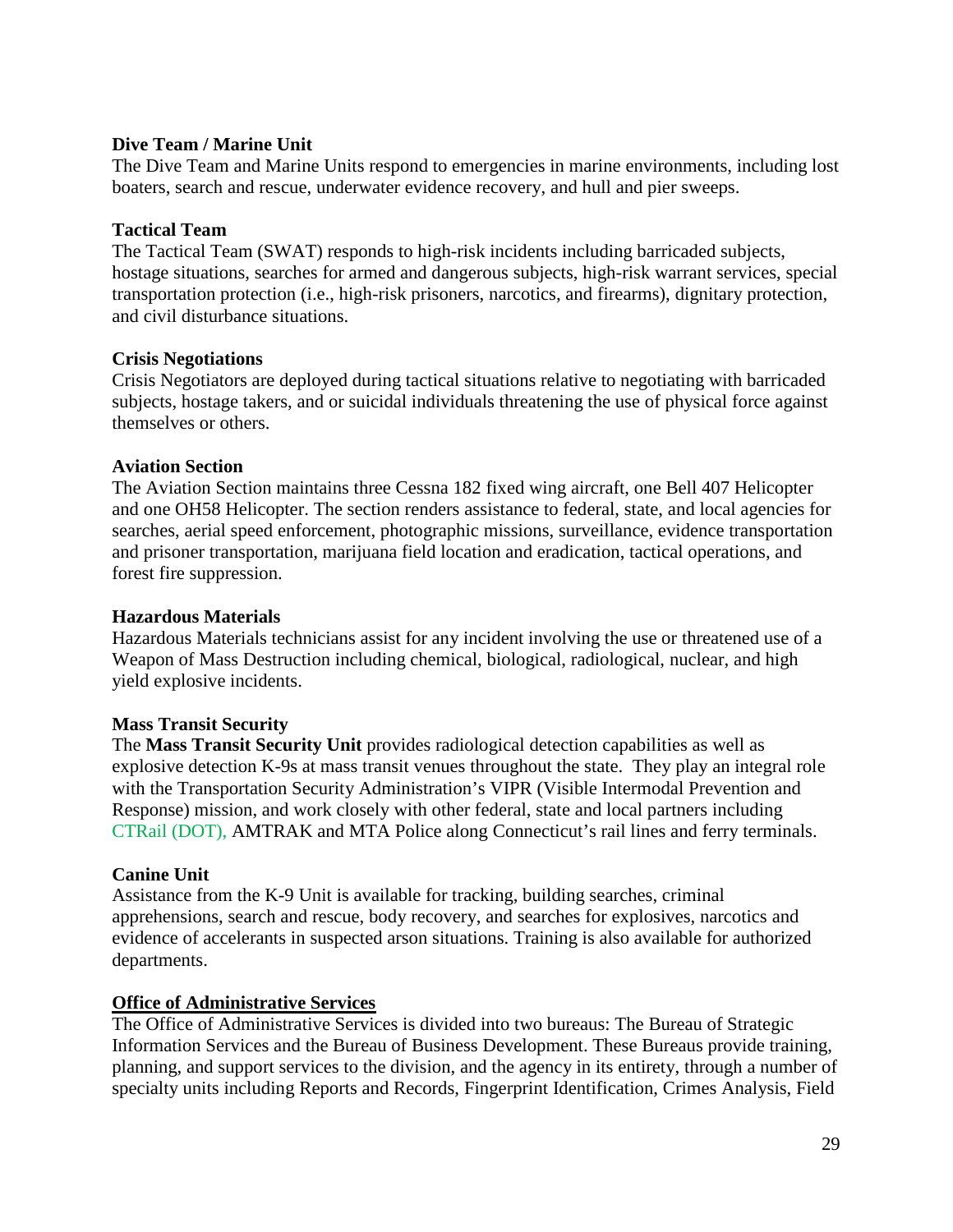Technology, Research and Planning, Fleet Administration, Facilities Management, Bond Management and Capital Improvement, Criminal Justice Information Services, the Connecticut On-Line Law Enforcement Communications Teleprocessing system, Special Licensing and Firearms, Offender Registry, and the State Police Bureau of Identification.

#### **Bureau of Strategic Information Services**

The Bureau of Strategic Information Services is tasked with enhancing the regulatory support, policies, and law enforcement technology of the agency, and is divided into the Regulatory Services and the Research, Development, and Planning Sections. The Regulatory Services Section includes the Special Licensing and Firearms Unit (SLFU), which is broken into two components. The Firearms Section of SLFU is responsible for the issuance and revocation of state pistol permits, eligibility, and ammunition certificates, the approval of all firearms transfers, and firearm registration. The Special Licensing Section of SLFU is responsible for permits, licenses, and registrations relating to security services and security guards, private detective agencies, private detectives and private investigators, pawn shops, secondhand and precious metal dealers, explosives, and fireworks, professional bondsmen, bail enforcement agents, and the regulation and licensing pertaining to professional boxing and mixed martial arts.

The Regulatory Services Section also includes the Offender Registry Unit, which is comprised of the Sex Offender Registry (SOR) and the Deadly Weapon Offender Registry (DWOR). The SOR ensures the tracking of the current 5,459 registered sex offenders in the state and works with state and local agencies on investigations and regulatory violations as well as supervisory reviews of convicted sex offenders from foreign jurisdictions moving into Connecticut and supervisory reviews of current Connecticut registrations to establish the validity of the registration to mitigate risks in accordance with state statute and the Adam Walsh Child Protection Act. The DWOR registers and tracks any person convicted of a deadly weapon offense who is released into the community. The legislation identifies 48 qualifying statutes which require registration of the offender's names, identifying factors, criminal history records, residential addresses, and electronic email addresses, as well as the annual renewal of registrant information. As of August 2018, the registry contains approximately 1,280 active registrations of convicted offenders.

The Research, Development, and Planning Section works to support field operations through updating and expanding policies and procedures, and automating how we collect, analyze, and disseminate data to better deploy resources and improve the safety and effectiveness of Troopers in the field. This is accomplished through continual enhancements to statewide law enforcement computer systems, research and development of department policies and procedures that reflect current research and nationally recognized best practices, as well as development of effective field technologies that aid field personnel to be safer and more effective.

## **Bureau of Business Development**

The Bureau of Business Development (BBD) oversees three critical functions of the Office of Administrative Services: Infrastructure Planning and Development, Fleet Administration, and Identification and Records. Each of these areas represents a critical function in supporting the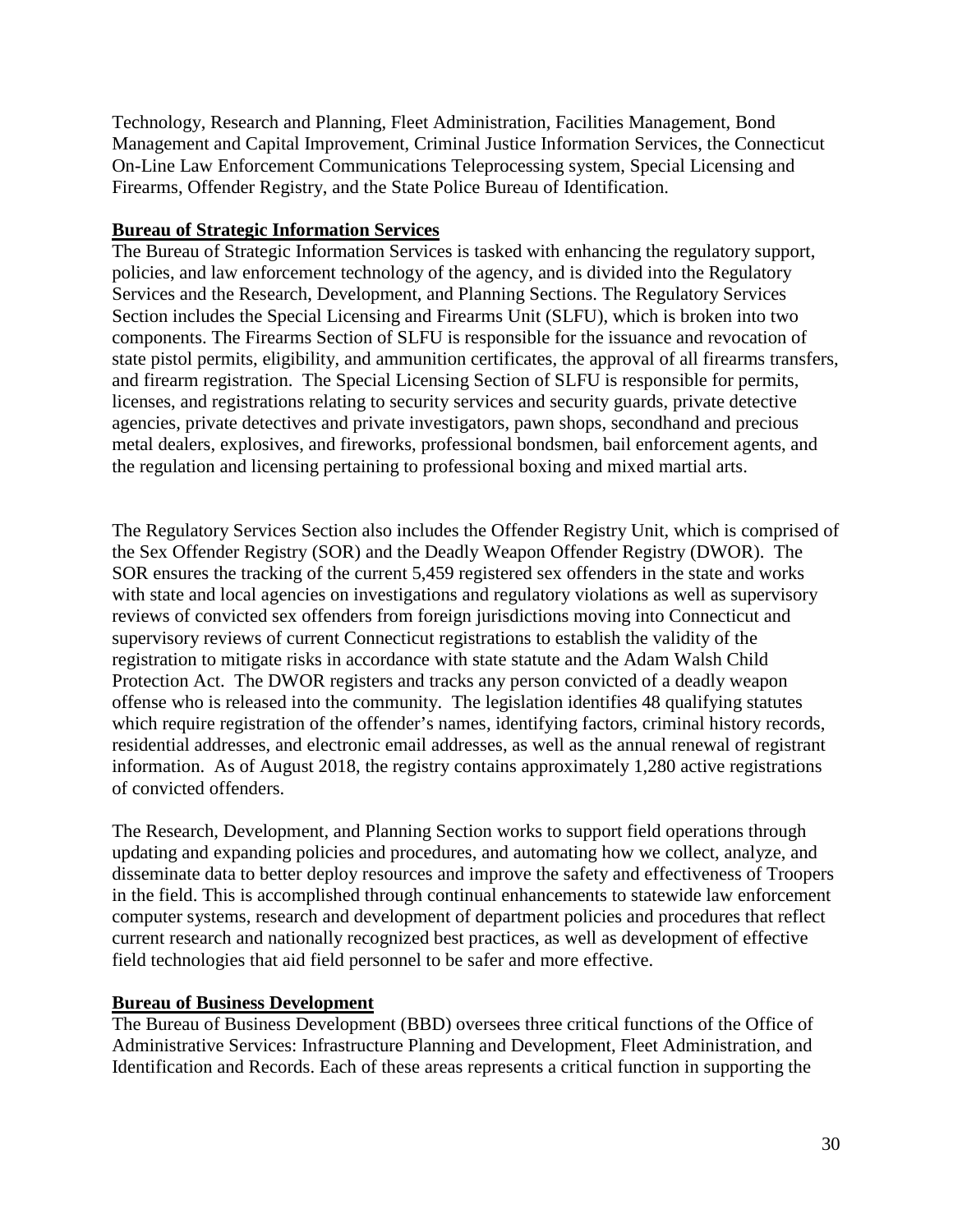needs of the field as well as the statutory requirements placed upon the agency. A detailed description of the functions of each area follows:

#### **Infrastructure Planning and Development**

The Infrastructure Planning and Management Unit manage multiple key physical infrastructure projects to maintain and improve the more than 50 facilities throughout the agency. Current projects include safety and security augmentations, generator upgrades, personnel relocation and efficiencies, fuel farm enhancements and electrical, data and energy improvements. Future projects include the development of a new firearms training facility, a planned replacement of the Forensic Science Laboratory, and renovation and rehabilitation to numerous existing structures for unit relocations.

#### **Fleet Administration**

The Fleet Administration Unit is responsible for the procurement, outfitting, and maintenance of more than 1,900 vehicles within all six divisions of the agency. Fleet oversees the long term planning and development of the fleet of the agency ensuring that the needs of the field are reflected in the short and long term plans of the Unit.

#### **Identification and Records**

The Identification and Records unit consists of four areas that provide clerical support, data analysis, and criminal history services to the Connecticut State Police, the citizens of the state, as well as individuals and agencies nationwide. The State Police Bureau of Identification (SPBI) maintains and provides criminal histories of individuals in Connecticut within statutorily mandated requirements and limitations. The Fingerprint Identification Unit supports SPBI and the Division of Scientific services by providing fingerprint identification services to allow for positive identification of individuals for both criminal and civil issues. Crimes Analysis is responsible ensuring accurate reporting of criminal activity throughout the State and reporting those figures to the FBI. Additionally, this unit is tasked with determining trends in law enforcement and criminal activity. Finally, the Reports and Records Unit is responsible for dissemination of all case reports generated by the Connecticut State Police, to include all Resident Trooper towns and other specialized units, to all governmental and individual requests while complying with all applicable general statues.

## **Office of Professional Standards and Support Services**

The Office of Professional Standards and Support Services is composed of the Bureau of Professional Standards and Compliance, the Bureau of Selections, Training and Support Services, the Legal Affairs Unit and the Labor Relations Unit.

#### **Bureau of Professional Standards and Compliance**

The Bureau of Professional Standards and Compliance consists of the Internal Affairs Unit, the Accreditation Unit, and the Inspections Unit.

#### **Internal Affairs Unit**

The Internal Affairs Unit conducts investigations of sworn and civilian employees of the Department of Emergency Services and Public Protection, constables under the supervision of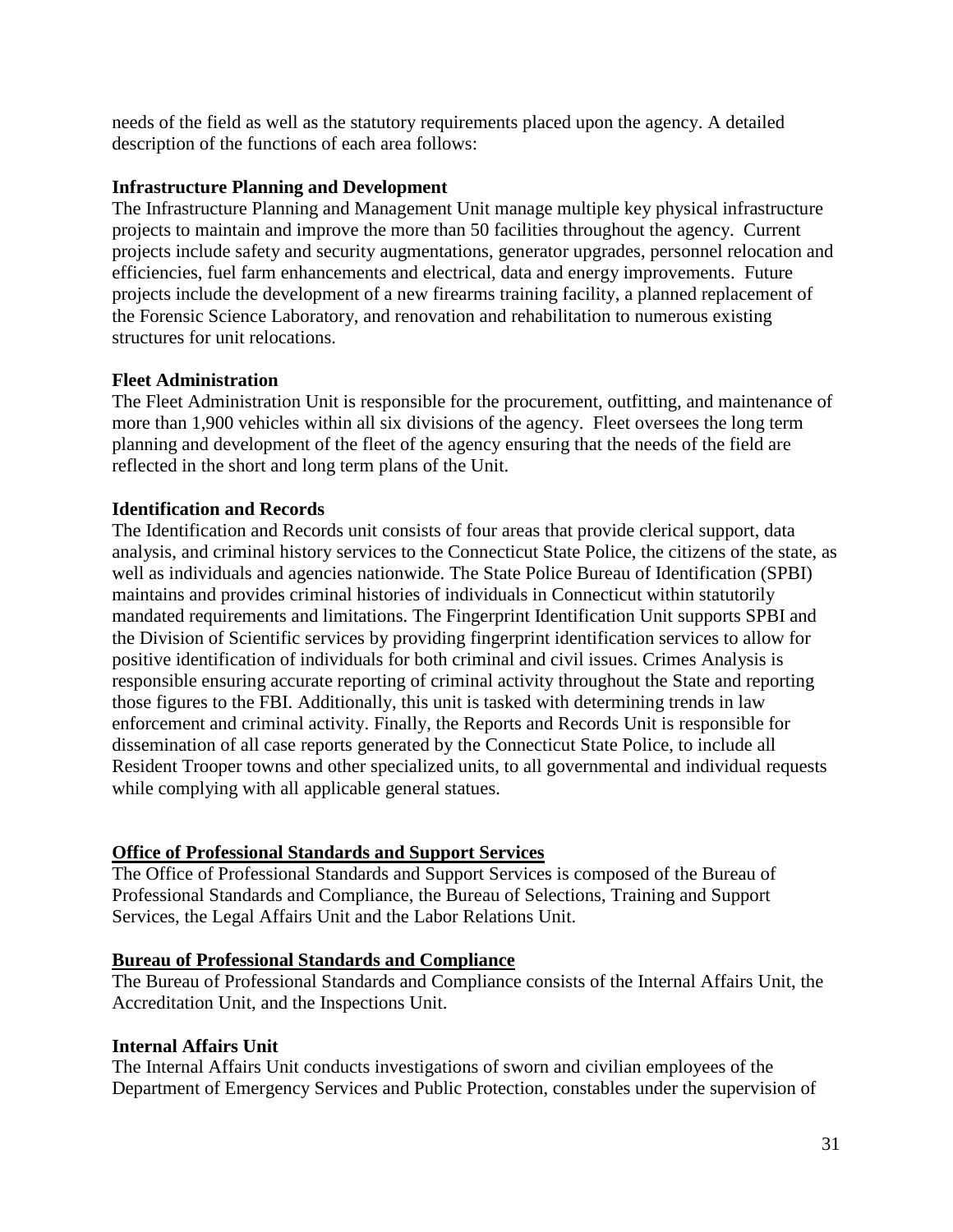Resident State Troopers and occasionally other municipal police departments. The Unit also investigates and processes other complaints, inquiries and commendations from the public. Additionally, the unit reviews and maintains statistics on agency Uses of Force and conducts an annual review of racial profiling complaints made against department personnel.

#### **Accreditation Unit**

The Accreditation Unit maintains the required standards of compliance for the department with respect to accreditation. The Connecticut State Police has been accredited with CALEA as a nationally accredited law enforcement agency since 1988, and is also accredited in Connecticut by POSTC. The unit also acts as a liaison with other agencies nationwide concerning departmental policies, rules, and regulations.

#### **Inspections Unit**

The Inspections Unit conducts staff inspections of all Department commands and facilities and maintains data on the condition of facilities and results of such inspections.

#### **Bureau of Selection, Training and Investigative Support Services**

The Bureau of Selection, Training and Investigative Support Services is comprised of the State Police Training Academy (including the Firearms Training Unit and the Photo/Video Production Unit), Recruitment and Selection Unit, Background Investigative Unit and the Polygraph Unit.

#### **State Police Training Academy**

The Training Academy trains qualified applicants as State Police Trooper Trainees, and provides mandatory in-service training and specialized law enforcement training for the department. The Training Academy Staff also publishes training bulletins and updates the department on relevant changes to law and best practices for law enforcement personnel. They provide support to other department units such as Professional Standards, Legal Affairs, Labor Relations and Research and Planning in the areas of training and assessment of department policies and procedures. The Training Academy Staff also provides training to other state agencies in law enforcement and safety-related curriculum on a regular basis. The Firearms Training Unit (FTU) provides weapons qualification and certification courses and other training related to the use of force. The members of the FTU also provide training and assistance to other State Agencies in the areas of firearms training and Use of Force as well as the Special Licensing and Firearms Unit in legal actions regarding firearms laws. The Training Academy and Firearms Training Unit Troopers are also responsible for remedial training and back to duty training for department personnel. The Training Academy also works with POSTC on issues relevant to law enforcement policy and procedure for continuity and similarity of training where applicable.

#### **Photo / Video Production Unit**

The Photo/Video Production Unit provides photographers and photographic services to all divisions of DESPP as well as the State's Attorney's Offices and other local, state and federal agencies. They provide photographers for case work, public relations, documentation, recruitment and other agency needs, and have the capacity to produce photographs, posters, and image discs for use on cases and other agency purposes. They are responsible for archiving image discs generated within the agency for future use, and work closely with the Training Academy staff on documenting the training of State Police recruits with the use of video.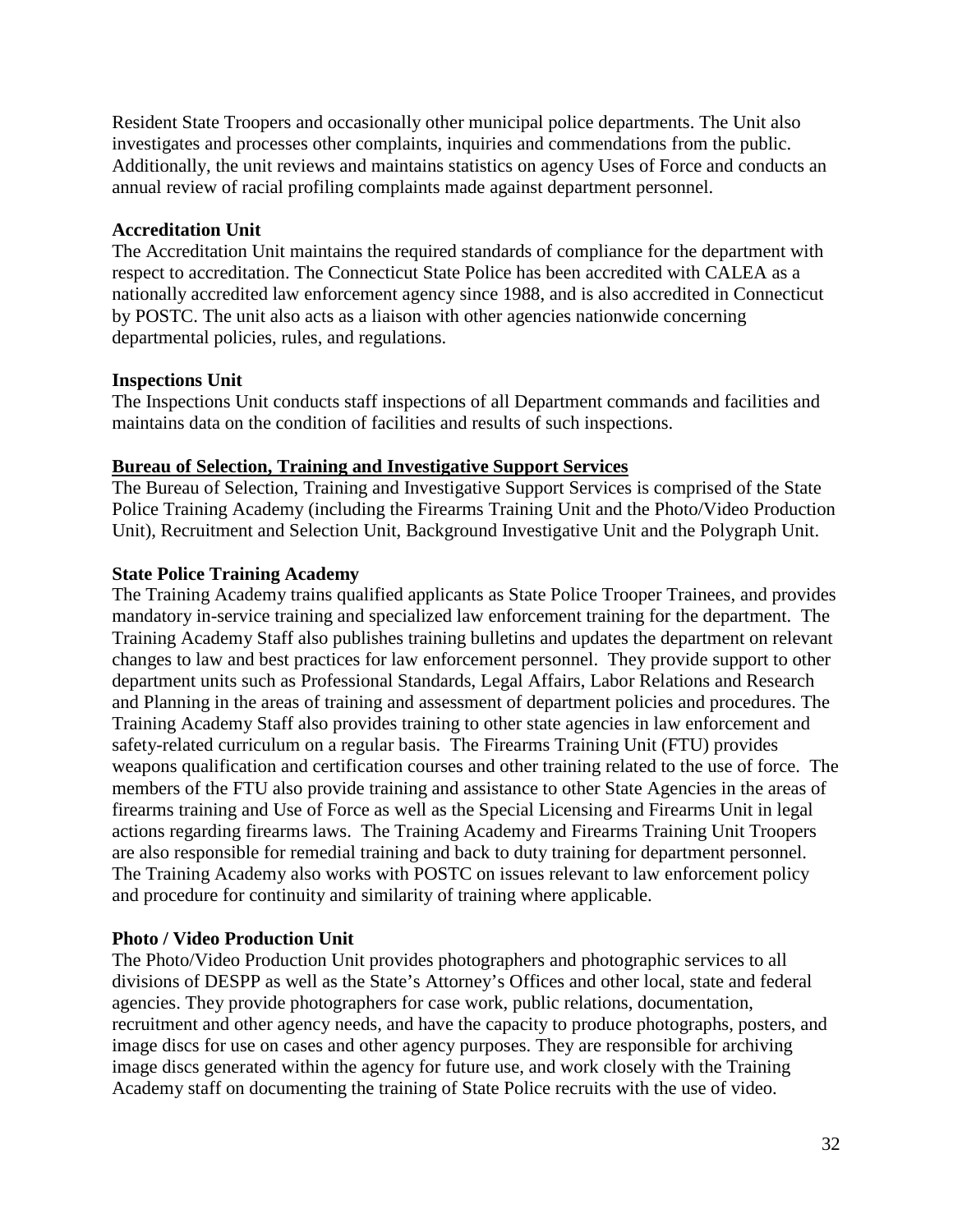#### **Recruitment & Selection Unit**

The Recruitment and Selection Unit is dedicated to recruiting and selecting qualified candidates for appointment as State Police Trooper Trainees. This process includes administering and/or assisting in all testing phases from the written examination to the appointment of applicants to the Training Academy for recruit training. Members of the Recruitment and Selection Unit actively participate in varied private and college career fairs throughout the New England area. The Recruitment and Selection Unit regularly attend high school and local civic functions addressing careers associated with law enforcement. The Recruitment and Selection Unit also assists the Public Information Office as needed with various speaking engagements at local functions, as well as assisting the PIO office with coordinating and manning the Connecticut State Police booth at the Eastern States Exposition ('The Big E'). The Recruitment and Selection Unit also coordinates the Recruit Mentor Program, which provides assistance to help new recruits assimilate into the Training Academy environment and their careers as Connecticut State Troopers.

## **Background Investigative Unit**

The Background Investigative Unit conducts background investigations of applicants, prospective employees, and appointees for the department and other agencies. Background investigations are done not only to ensure quality employees but to be in compliance with the employment and security guidelines set forth by DESPP. In addition to State Police Trooper Trainee and State Police dispatcher applicants, the Background Investigation Unit also conducts background investigations on state police civilian employees, sub-contractors, college interns, POSTC Academy Instructors as well as Fire Academy Instructors. Other background investigations include Governor's Background Investigations which are submitted directly from the Office of the Governor to the Background Investigative Unit. These background investigations are for Judicial and/or Executive branch appointments executed by the Governor. Additionally, background investigations for special gaming and licensing purposes (i.e., casino and lottery) are conducted for the Department of Consumer Protection.

## **Polygraph Unit**

The Polygraph Unit conducts fair and impartial polygraph examinations for criminal investigations and pre-employment examinations for the State Police as well as municipal police agencies. Polygraph examiners maintain membership with the Connecticut Polygraph Association, and must also maintain membership in at least one nationally recognized polygraph association, such as the American Association of Police Polygraphists or the American Polygraph Association. Additionally, each examiner must maintain the required level of training to hold the titles, "Certified Polygraph Examiner," "Certified Forensic Law Enforcement Examiner," and "Certified Forensic Psycho-physiologist."

#### **Legal Affairs Unit**

The Legal Affairs Unit provides legal assistance to all six divisions of DESPP. Legal staff provide litigation support to the Office of the Attorney General and private counsel handling agency business, assists agency employees with their responses to discovery requests and subpoenas, advises on all matters relating to service of process, reviews records for release under the Freedom of Information Act and other laws and participates in Freedom of Information